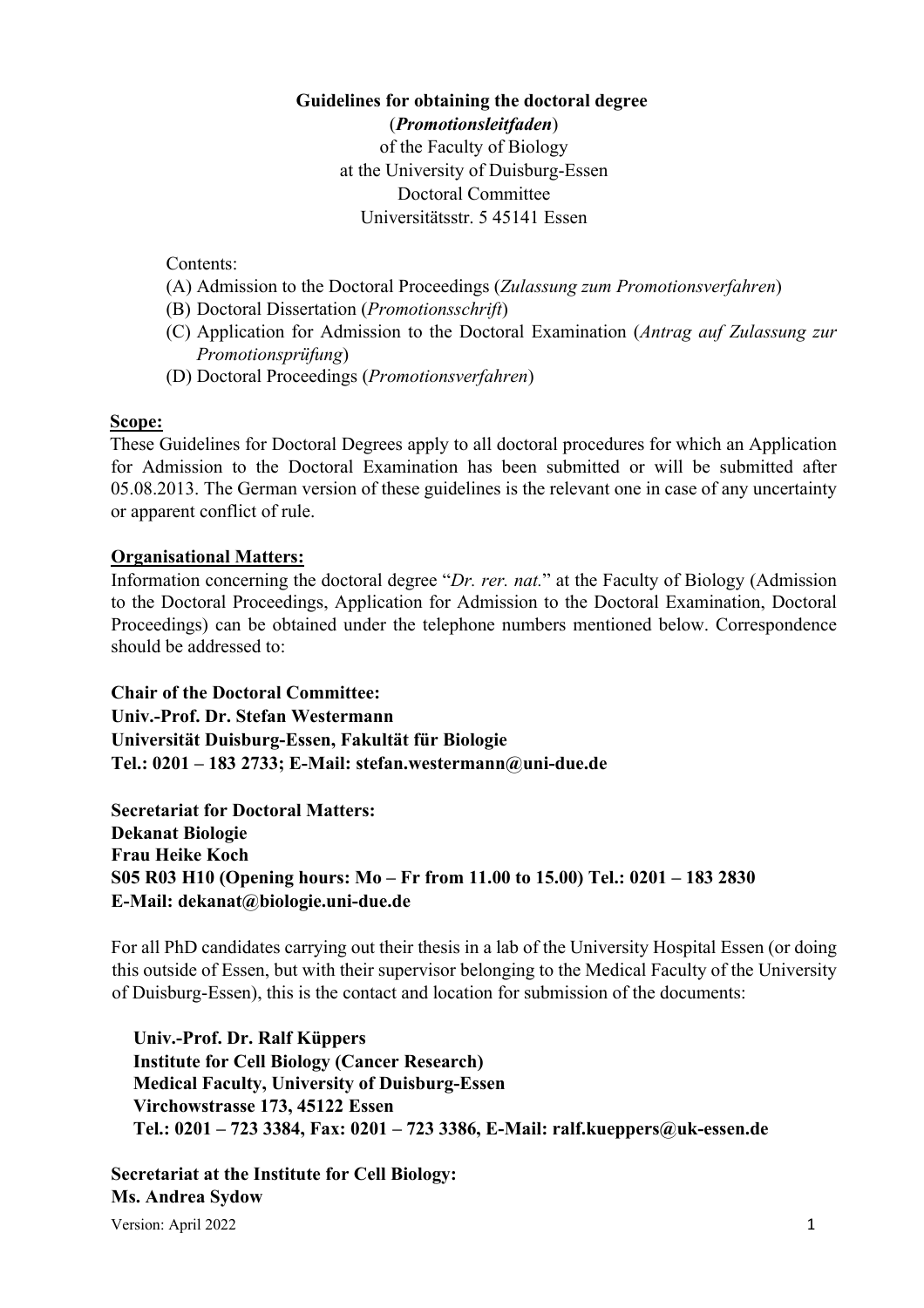Tel.: 0201 - 723 3385

The **Application for Admission to the Doctoral Proceedings** (**A**), and the **Application for Admission to the Doctoral Examination** (**C**) as well as all the required documents must be submitted **latest 1 week before the next date of the Doctoral Committee (***Promotionsausschuss*) **meeting**.

## **Mandatory immatriculation:**

New rule effective start of WS 21/22: Beginning October 2021, it is mandatory that all PhD candidates who newly apply for submission to the Doctoral Proceedings also register as PhD students at the University of Duisburg-Essen for the duration of their PhD. Details are provided on the following page.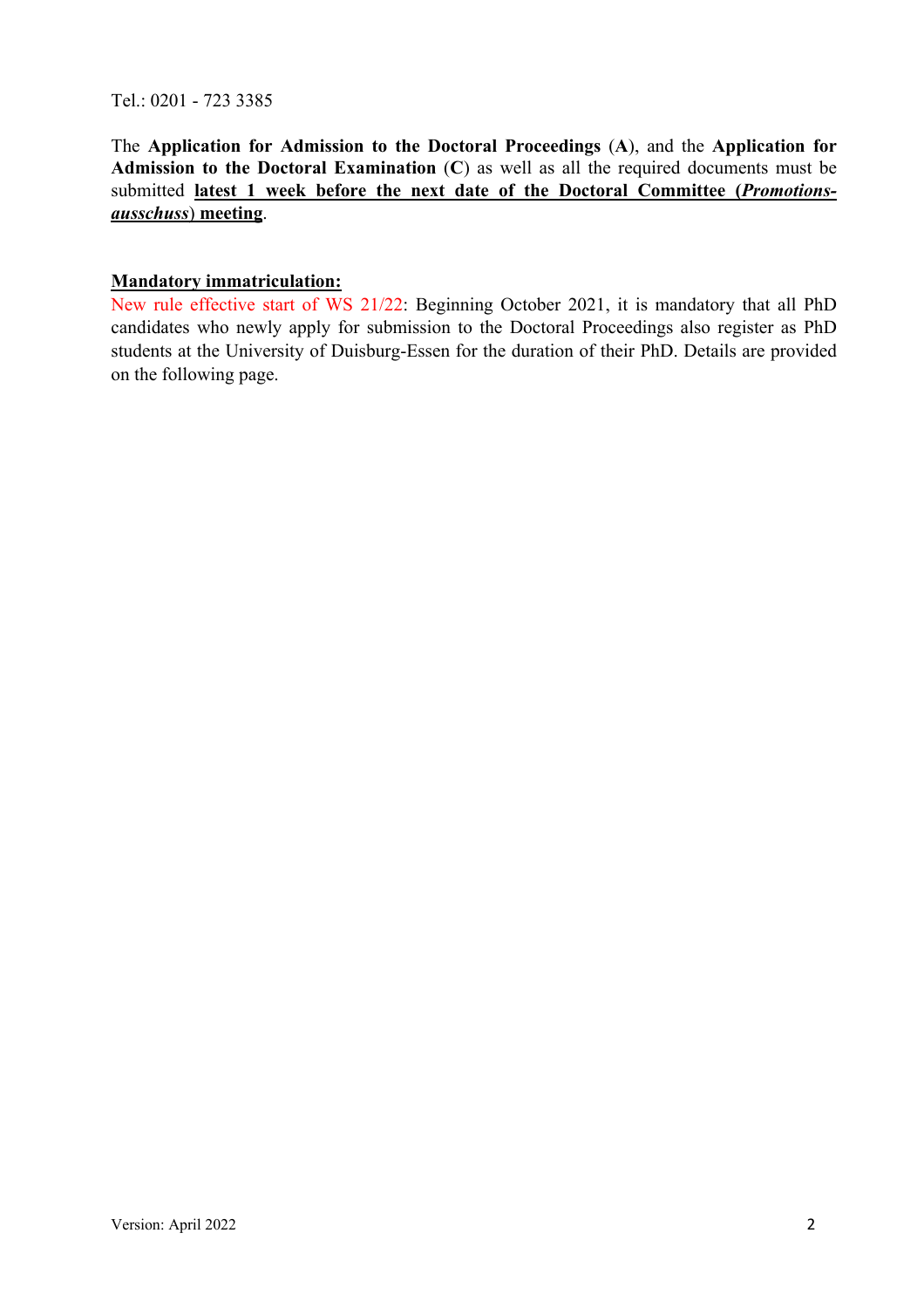*Handout*

# **Enrolment for doctoral studies**

We are delighted to welcome you as a doctoral candidate at our University and would like to provide you with some brief instructions on the enrolment process.

A confirmation from the Doctoral Degree Board is required for enrolment. Please attach this confirmation to your completed enrolment application. Please enter the programme in which you wish to pursue doctoral studies in the application form.

Enrolment for doctoral studies is possible from the start date of the enrolment period for study programmes without admission restrictions until the end of the semester.

Once you are enrolled, the current stipulations of the Enrolment Regulations regarding reregistration, temporary withdrawal, etc. apply. Thus, all doctoral students are to re-register for every subsequent semester by paying the semester fee within the relevant re-registration period. Enrolment for doctoral studies is limited to ten semesters. For every semester beyond this period, a confirmation of continuation of the doctoral project from the Doctoral Degree Board must be submitted.

In order to enrol, a complete set of all required documents is to be sent in by post within the applicable deadlines. Please find all relevant information in the enrolment application.

Please send enrolment applications for doctoral degree programmes offered at the **Duisburg campus** to the following address:

Universität Duisburg Essen Sachgebiet Einschreibung Geibelstr. 41 47057 Duisburg

Please send enrolment applications for doctoral degree programmes offered at the **Essen campus** to the following address:

Universität Duisburg Essen Sachgebiet Einschreibung Universitätsstr. 2 45141 Essen

We wish you every success at our University.



**Offen** im Denken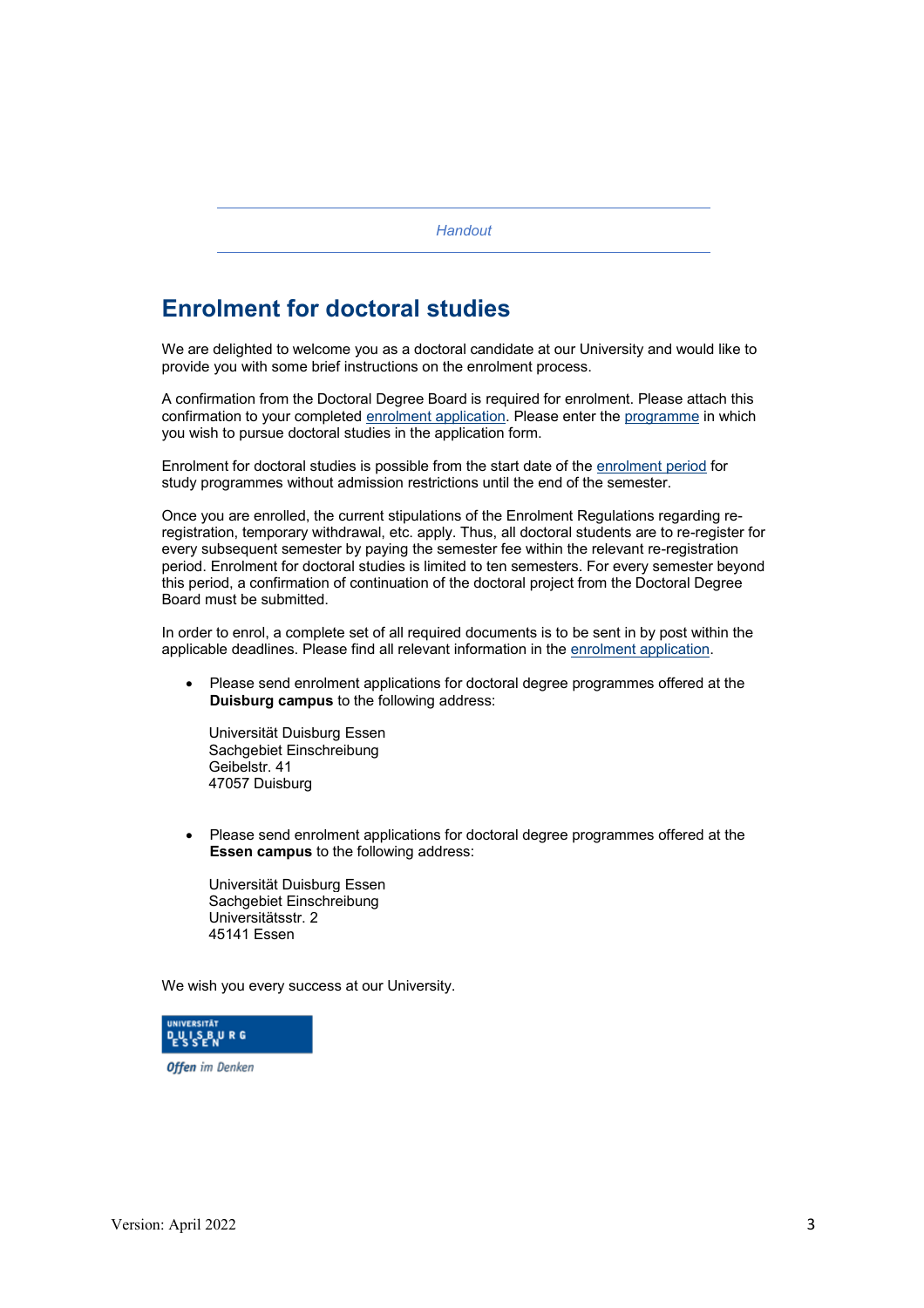## **Qualifying Phase (§ 6a):**

(1) A scientific qualification and supplementary interdisciplinary academic credits are integral parts of the doctoral degree.

(2) During the qualifying phase, the perspective doctoral candidate is to attain academic credits equal to at least 18 credit points (CP) related to the ability to conduct scientific research independently. The necessary credit points can be obtained by:

- o attending courses to obtain supplementary interdisciplinary qualifications
- o completing modules of the Master's degree programmes offered by the Faculty specifically as preparation for the doctoral degree (e.g.  $2 \text{ SWS} \approx 3 \text{ CP}$ )
- o teaching classes or leading study groups
- o supervision of bachelor or master projects
- o presenting one's own paper at conferences (e.g. 2 CP)
- o other comparable academic credits.
- o or: attending for 3 years an accredited graduate programme (e.g. BIOME graduate school)

(3) General provisions concerning the credit points are specified in an Annex to the Regulations Governing the Doctoral Proceedings. The doctoral supervisor shall make suggestions to the Doctoral Committee regarding the scope of and updates on the credits to be earned and these shall be documented in the Doctoral Agreement.

**Please note:** A cumulative dissertation (a dissertation composed of a general introduction and discussion as well as a number of original papers already published or accepted for publication) is possible in accordance with § 9 (para. 2) of the Regulations Governing the Doctoral Proceedings dated 05.08.2013. Please also refer to the section on "Cumulative Dissertations" on p. 5, subsection 11 of this document.

## **(A)Admission to the Doctoral Proceedings**

**Important note**: According to §5 (2) of the official regulations for the PhD procedure of the Faculty of Biology, it is essential for admission to the doctoral proceedings that both the mark for the master or diploma study and the mark for the final project thesis (e.g. *Masterarbeit*) is not worse than "good" in the German system (2.5 or better). The PhD committee can allow justified exceptions.

An **Application for Admission to the Doctoral Proceedings** should be submitted to the Doctoral Committee by every doctoral candidate at the start of their doctoral studies, and the following documents should be enclosed with the application:

- 1. An informal letter to the Doctoral Committee containing the following information:
	- − Institution where the dissertation is being conducted
		- − Statement that you apply for admission to the doctoral proceedings for Dr. rer. nat. at the Faculty of Biology of the University of Duisburg-Essen
		- − Date of start
		- − Names of the first and if applicable second supervisor/s
		- − Topic of the thesis.
		- − Contact details of the candidate
- 2. Certified copy\* of the school-leaving certificate (or the certificate entitling the applicant to enrol in an undergraduate course of study).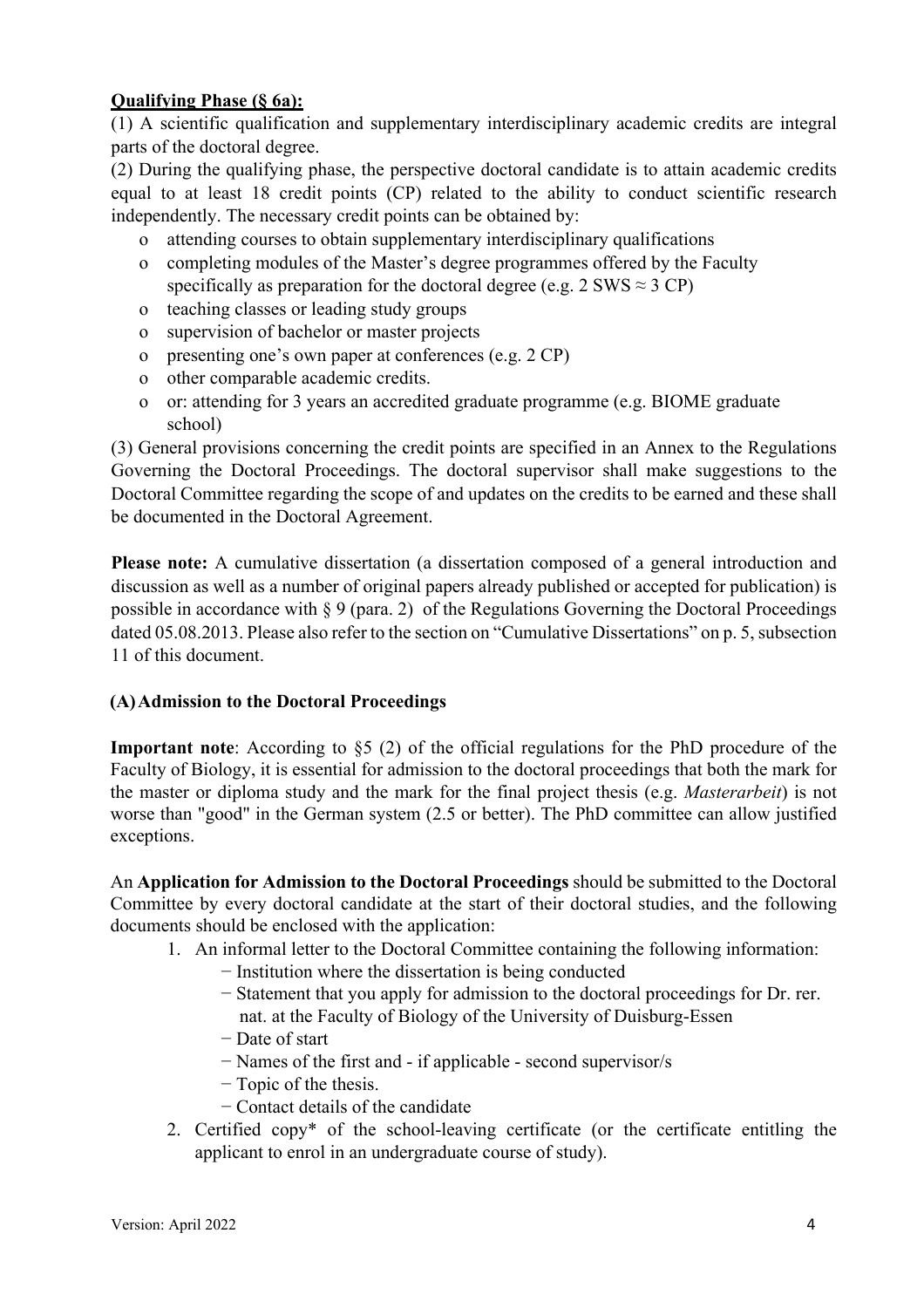- 3. Certified copies\* of undergraduate transcripts and degrees (Bachelor, Master, or Diploma) or any other qualification which meets the requirements of  $\S$  5 of the Regulations Governing the Doctoral Proceedings.
- 4. A signed curriculum vitae in tabular form.
- 5. List of scientific publications (if any).
- 6. A declaration by the foreseen supervisor in accordance with § 6 (para. 2, clause g) of the Regulations Governing the Doctoral Proceedings (see Annex).
- 7. A declaration by the applicant in accordance with  $\S 6$  (para. 2, clause e) that no previous attempts to attain a doctoral degree have been undertaken (see Annex).
- 8. A declaration by the applicant that the doctoral proceedings have not been initiated via the commercial procurement of a doctoral supervisor or any other form of assistance provided by third parties, either gratis or for a fee, which is prohibited by the basic regulations for conducting examinations and not in accordance with good scientific practice. A model declaration is attached as an annex.
- 9. An Agreement of Supervision (*Betreuungsvereinbarung*) according to § 4 (para. 3, clause e) of the Regulations Governing the Doctoral Proceedings (see Annex) which includes the supervisor's suggestions concerning the supplementary interdisciplinary academic credits to be earned during the qualifying phase as an annex.
- 10. A two-page maximum description of the doctoral goals and the experimental approaches that will be used to achieve them.
- 11. If animal experiments are planned, a copy of the relevant permit.
- 12. If the last academic qualification was pursued abroad, formal approval from the University of Duisburg-Essen's International Office (*Akademisches Auslandsamt*) must be submitted to verify that the doctoral candidate is eligible to do a doctorate at the University of Duisburg-Essen. This statement also needs to specify the German equivalent of the final master or diploma degree (note that access to the doctoral procedure requires that the final mark is 2.5 or better in the German system).

\*If both the original document and an uncertified copy can be shown at the submission appointment, then the copy can be certified directly on site.

The Students Office (Studierendensekretariat) requests for enrolment as PhD student a letter from the PhD committee, which confirms that the candidate has been accepted as PhD student. This letter will be sent to the PhD candidates shortly after the acceptance of their application to be accepted as PhD student (Promotionsbegehren).

The PhD committee informs about the rule that PhD students should enrol as PhD students of the University according o §2 (4) of the enrolment regulations (Einschreibungsordnung). If a PhD student is enroled at the University and needs more than 10 semesters for his/her PhD, enrolment for a longer time needs to be applied for by the PhD committee, and the acceptance of this needs to be shown at the Students Office for each additional semester for which an enrolment is needed.

## **(B) Writing your doctoral dissertation**

The following recommendations are intended to guide you when writing your doctoral dissertation in order to avoid unnecessary time-consuming formal revision. They comply with the generally accepted scientific standards. **A very high print quality for the purpose of reproduction (especially for figures) is a basic requirement.**

## **1. Title page and necessary information for the examination**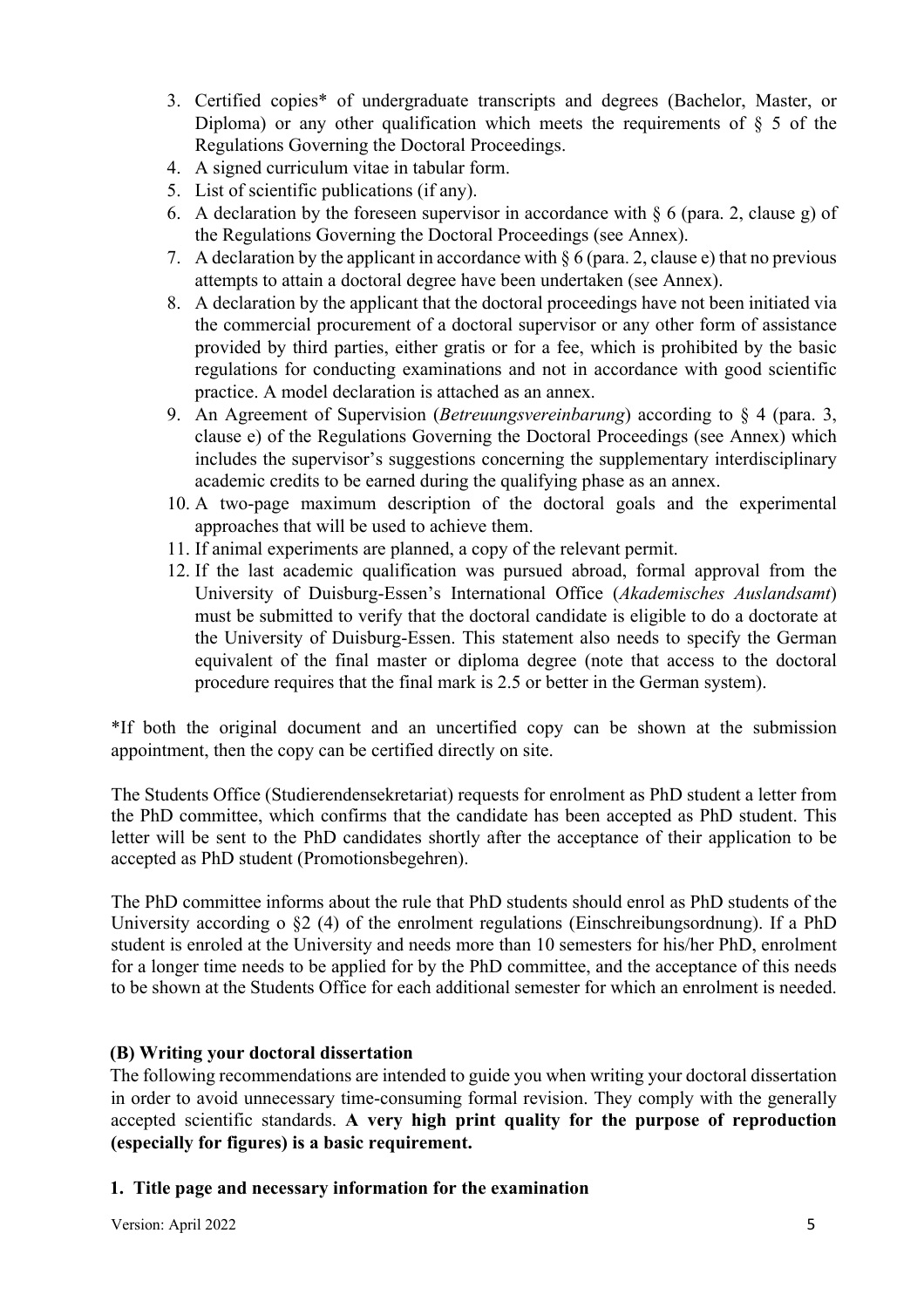Refer to example in Annex

## **2. Table of Contents**

The table of contents is a part of the thesis and shows how the topic was approached and handled. It should reflect the thesis's logical structure and give a first impression of the dissertation's content. A coherent and conclusive line of thought is reflected in its rational and faultless structure with corresponding sections and sub-sections. Same-level sub-sections should refer to a common parent problem, and each sub-section should be ideally of equal weight. Each section should have at least two sub-sections.

The table of contents should offer a complete overview of all the chapter headings with the corresponding page references. Usually a doctoral dissertation should have the following main chapters:

- Introduction (background to current stage of research)
- Aims and scope of the work (scientific problems, hypotheses)
- Methodology
- Results
- Discussion
- Perspective
- Summary (in German and English)

#### **3. List of Abbreviations**

In the text common (dictionary-listed) abbreviations may be used (examples: etc., e.g., cf., i.e.). Any other abbreviations should be explained in alphabetical order in the list of abbreviations.

#### **4. List of Figures**

All figures should be captioned and consecutively numbered. If a figure is referred to in the text, then it should be easily and clearly located via its number (and possibly also a page reference).

Figure captions should always appear below the figure. Source citations should be given if the figure is derived from a primary source.

#### **5. List of Tables**

Tables in the text should be consecutively numbered, possibly also chapter by chapter using a decimal classification system. If a table is referred to in the text, then it should be easy to find by number and page reference.

Captions for tables should always appear above the table. Source citations should be given if the table is derived from a primary source.

## **6. Text**

DIN A4 paper should be used for the entire thesis, printed single-sided. The text format should support easy legibility. Conventional recommended formats are:

Font size: 12 pt

Font: Arial or Times New Roman

Line spacing: 1.5

Margin: upper and lower 2 cm, right and left 2.5 cm.

While the numbering starts with the title page, the page numbers only start appearing in the actual text. The pages should be consecutively numbered using arabic numerals, and the numbers should be consistently centered or right-aligned either in the header or footer.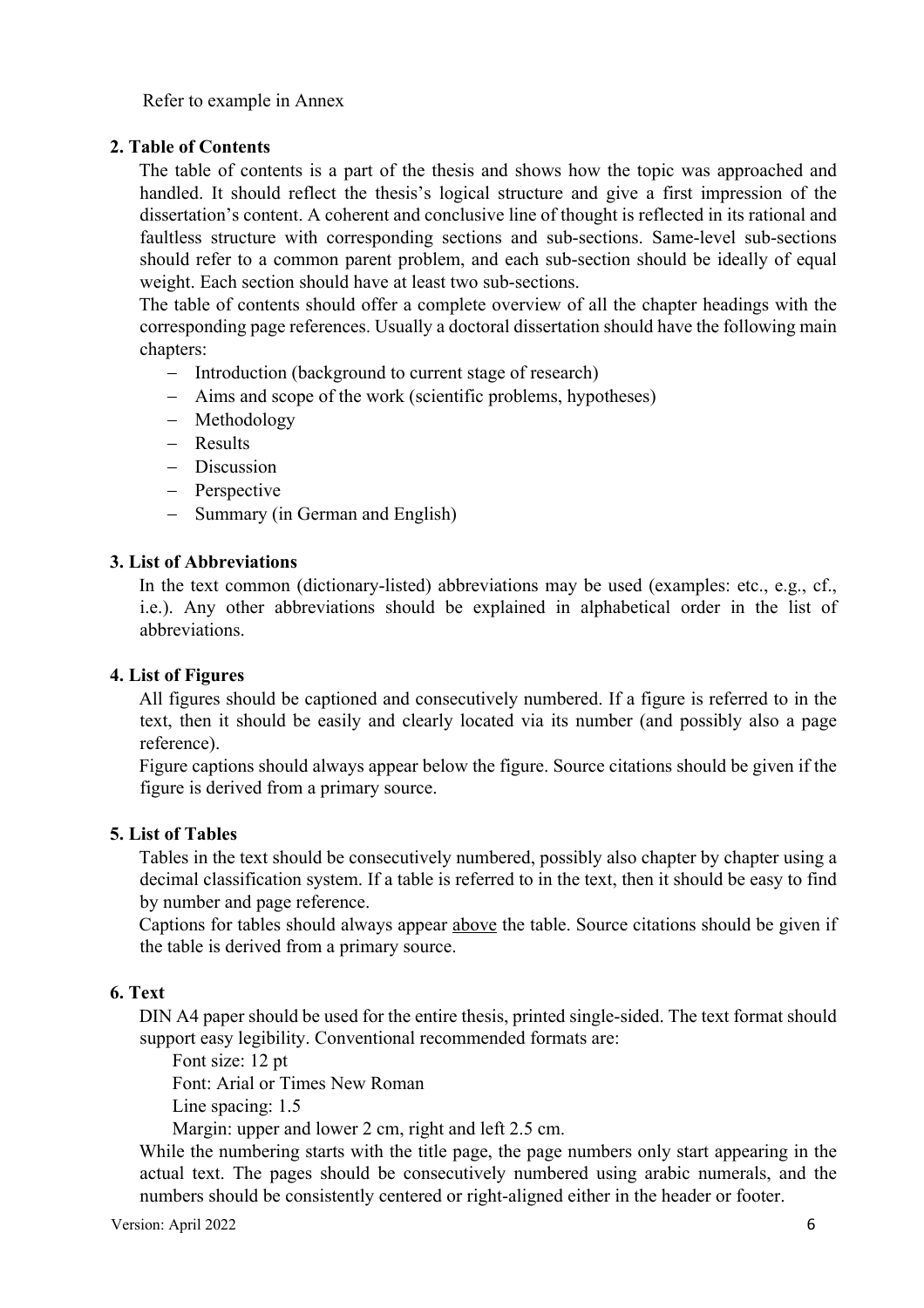## **Footnotes**

Footnotes in scientific publications usually contain information that would distract from the direct context e.g. source citations, references to supplementary sources, references to other parts of the manuscript, divergences from the main line of argument. For reasons of legibility, it is recommended to avoid the extensive use of footnotes, and to use them mainly for source references. Longer explanations for textual fringe issues should be avoided.

The footnotes should be consecutively numbered. The reference location in the text should be indicated with a superscript arabic numeral. The footnote's text should appear at the foot of the same page.

## **Formulae**

Symbols used in mathematical formulae should be clearly defined when first used in the text. A uniform formula notation is recommended for the entire text. Consecutive numbering of the formulae facilitates the reference in the text.

## **7. References**

The references should be tabulated alphabetically according to the authors' surnames, and chronologically when more than one work by a particular author is cited. The bibliographic information should conform to the rules of the respective scientific discipline.

### **Citations**

Every citation in the text should be verifiable. Thus, any sources such as text passages, tables, graphics etc. that have been adopted directly or indirectly should be acknowledged as such. A breach of these rules can result in the doctoral thesis being revoked (due to plagiarism). (Furthermore, information that has not been taken from the literature but stems from e.g. personal interviews should be referenced.)

Verbatim quotes should be enclosed in double quotation marks. They should be quoted wordfor-word from the original. The omission of a word should be indicated by two dots, more words by three dots. Any deviations from the original should be made distinguishable (e.g. by bracketed additions with the comment 'A/N').

Generally, a verbatim quote should not be more than two or three sentences in length. If longer quotes are unavoidable, then they should be optically identifiable in that they appear as indented, single-spaced text passages.

In principle, the original text should be cited. Only if the original work is not accessible, may the secondary source be quoted. In this case, the reference is acknowledged as follows: "as cited in …".

Similarly, indirect quotations should be acknowledged in their entirety and be verifiable and precisely referenced in the same manner as direct citations.

## **8. Annex (if applicable)**

#### **9. Statutory declarations**

(See model declarations in Annex)

#### **10. Avoidance of self-plagiarism**

The publication of parts of the dissertation in the form of articles in scientific journals is explicitly allowed (Regulations Governing the Doctoral Proceedings § 9 (para. 1)). To ensure transparency, it is necessary to refer to these publications, e.g. with a reference to prepublication: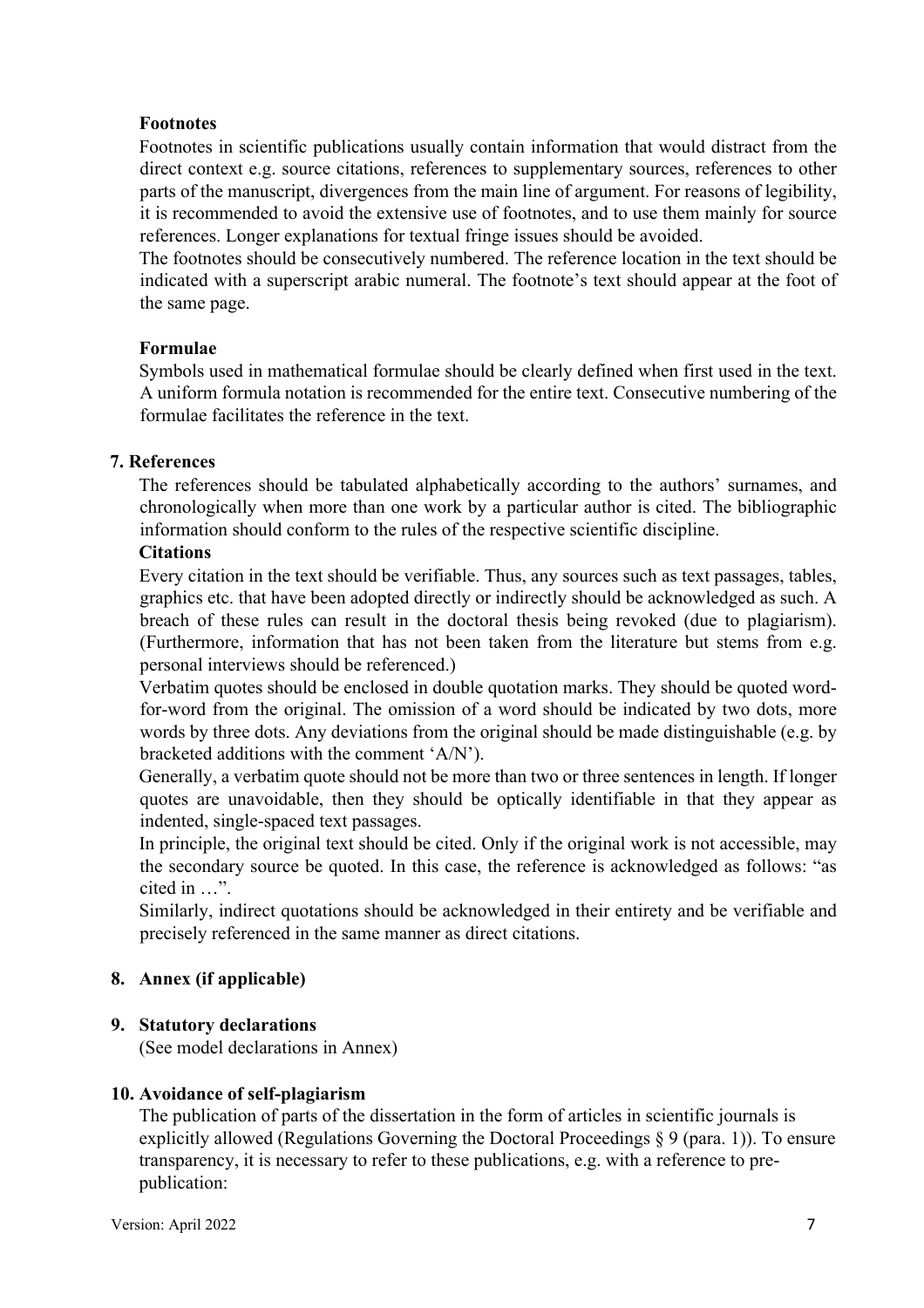"In the context of this doctoral work, the following articles were published: (*bibliographical data with date*)"

"In the context of this doctoral work, the following articles have been accepted for publication: (*bibliographical data with date*)"

"In the context of this doctoral work, the following articles have been submitted: (*bibliographical data with date*)".

Furthermore, all publications should be cited in the relevant sections of the dissertation and be listed in the list of references.

## **11. Cumulative Dissertations**

In accordance with §9 (para. 2) of the Regulations Governing the Doctoral Proceedings dated 05.08.2013, a cumulative dissertation is also possible. The following rules apply: 1) A cumulative dissertation should comprise of several (i.e. at least two) of the doctoral student's original papers already published or accepted for publication. 2) At least one of the papers must be a peer-reviewed (co-) first author original work of the doctoral student. Original work means that reviews and readers' letters cannot be considered. 3) In the case of works accepted for publication, proof of acceptance of the work must be included in the dissertation.

4) In addition to the at least two papers published or accepted for publication, submitted manuscripts and complete manuscripts in preparation may be included in the cumulative dissertation.

5) The publications should be preceded by an overall summary and introduction; an overarching discussion should follow the publications.

6) In the case of publications with several authors, the extent of the doctoral candidate's contribution to the conception, execution and drafting of each publication must be clearly demarcated and assessed. This presentation must be confirmed by the academic supervisor and should be preceded by the respective original work. A model declaration can be found on p. 18.

7) The doctoral candidate must confirm that the inclusion of the publications in the dissertation does not infringe on any copyrights. With regard to cumulative dissertations, a reference is also made in Section D of this guideline.

#### **(C) Application for Admission to the Doctoral Examination**

Upon completion of the thesis the doctoral candidate must submit an application for admission to the doctoral examination by prior telephone appointment either to:

| <b>Contact for Essen Main Campus</b> | Contact for Medical Campus candidates:   |
|--------------------------------------|------------------------------------------|
| candidates:                          | Secretariat (Institute for Cell Biology/ |
| Secretariat (Dekanat Biologie)       | Cancer Research)                         |
| Tel.: $0201 - 1832830$               | Tel.: 0201 - 723 3385                    |

together with the following documents:

- 1. An informal application for admission with the following information:
	- − PhD committee of the Faculty of Biology as recipient of the letter
	- − Institution where the dissertation was conducted
	- − Statement that you apply for admission to the doctoral examination for Dr. rer. nat. at the Faculty of Biology of the University of Duisburg-Essen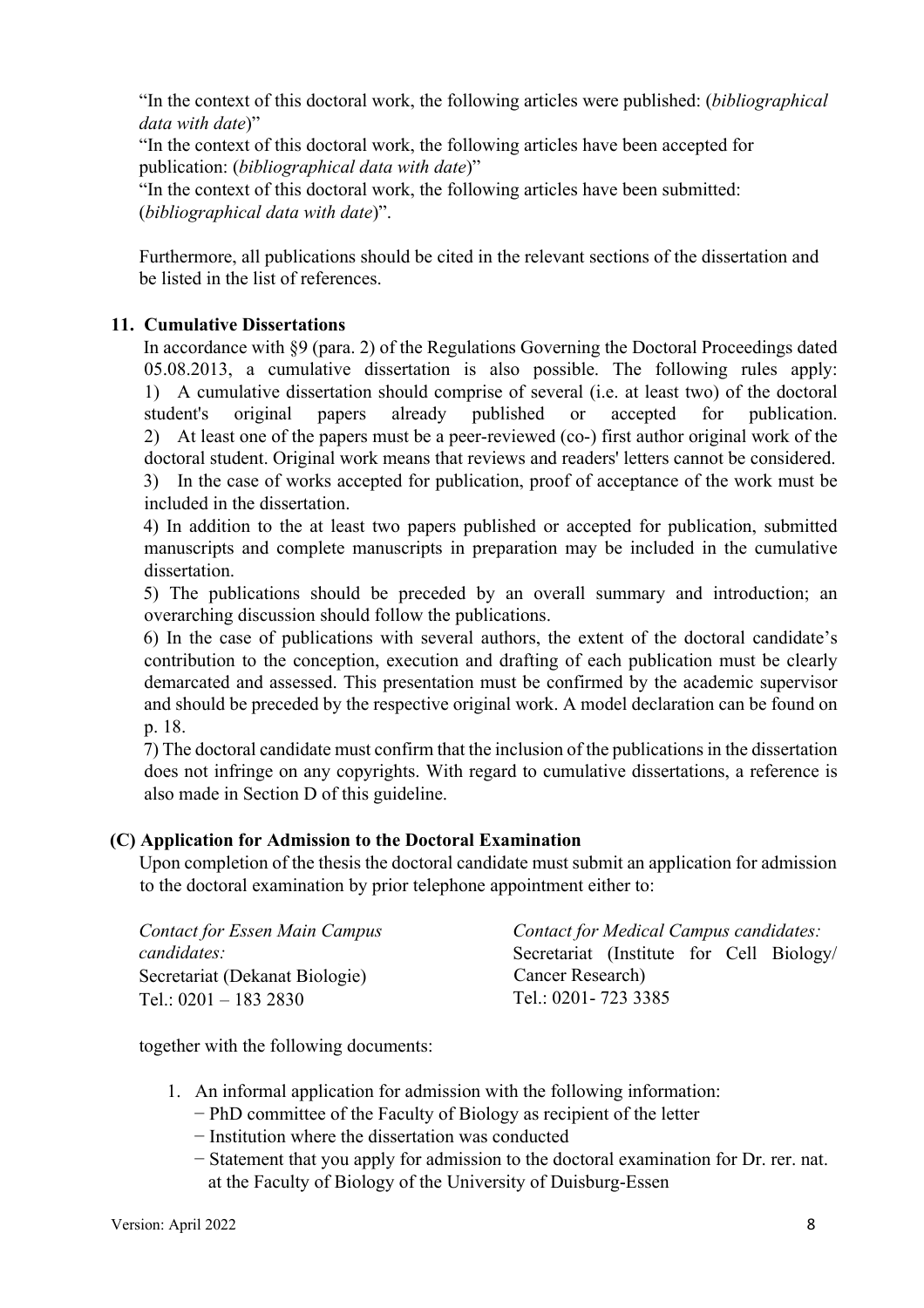- − Name of your supervisor
- − Title of the thesis
- − You may propose a second referee, but in this case, you should ask that person beforehand whether he/she is willing to serve as examiner for your thesis.
- − Your contact details
- 2. Certified copy\* of the school-leaving certificate.
- 3. Certified copies\* of undergraduate transcripts and degrees (Bachelor, Master) or any other qualification which meets the requirements of § 5 of the Regulations Governing the Doctoral Proceedings.
- 4. A signed curriculum vitae in tabular form (also within the dissertation on the penultimate page).
- 5. A written declaration stating that the candidate conducted the work independently using only the materials listed in accordance with  $\S 7$  (para. 2, clause d and f) of the Regulations Governing the Doctoral Proceedings of the Faculty of Biology. \*\*
- 6. A declaration about current or previous attempts to attain a doctoral degree in accordance with  $\S 7$  (para. 2, clause e and g) of the Regulations Governing the Doctoral Proceedings of the Faculty of Biology. \*\*
- 7. A declaration (advocacy of the dissertation) by a member of the University of Duisburg-Essen in accordance with  $\S 6$  (para. 2, clause g) of the Regulations Governing the Doctoral Proceedings of the Faculty of Biology. \*\*
- 8. Three bound copies of the dissertation and one copy in electronic form (e.g. a CD or USB stick) (the dissertation may be written in German or English at the discretion of the doctoral candidate).
- 9. A brief summary of the thesis in German and English (within the bound thesis and as separate documents).
- 10. Evidence of the credits earned during the qualifying phase in accordance with  $\S$  6a.
- 11. A copy of each of your scientific publications (the title of your thesis should differ significantly to those of the publications).
- 12. Declaration regarding the form of publication of the thesis (see template)
- **\*** Not necessary if these were submitted with the Application for Admission to the Doctoral Proceedings.
- **\*\*** In addition, the mandatory declarations mentioned in points 5, 6, und 7 must be bound as the last pages of the thesis!

## **(D) Doctoral Proceedings / Dissertation Defence (Viva Voce)**

The dissertation defence (lecture) should:

- 1. Be 30 minutes long.
- 2. **Not** be a summary of the contents of the dissertation, but focus for the most part on the results and the significance of these results for the field in which the dissertation was written.
- 3. Be presented fluently, freely and interestingly (use of media).

These criteria are an important basis for the examiners' evaluation. The lecture is followed by **a discussion lasting at least 30 minutes**. With the consent of the doctoral candidate questions can also be asked subsequently by the public.

## **After completing the dissertation defence, the doctoral candidate must publish the dissertation in order to receive the doctoral certificate.**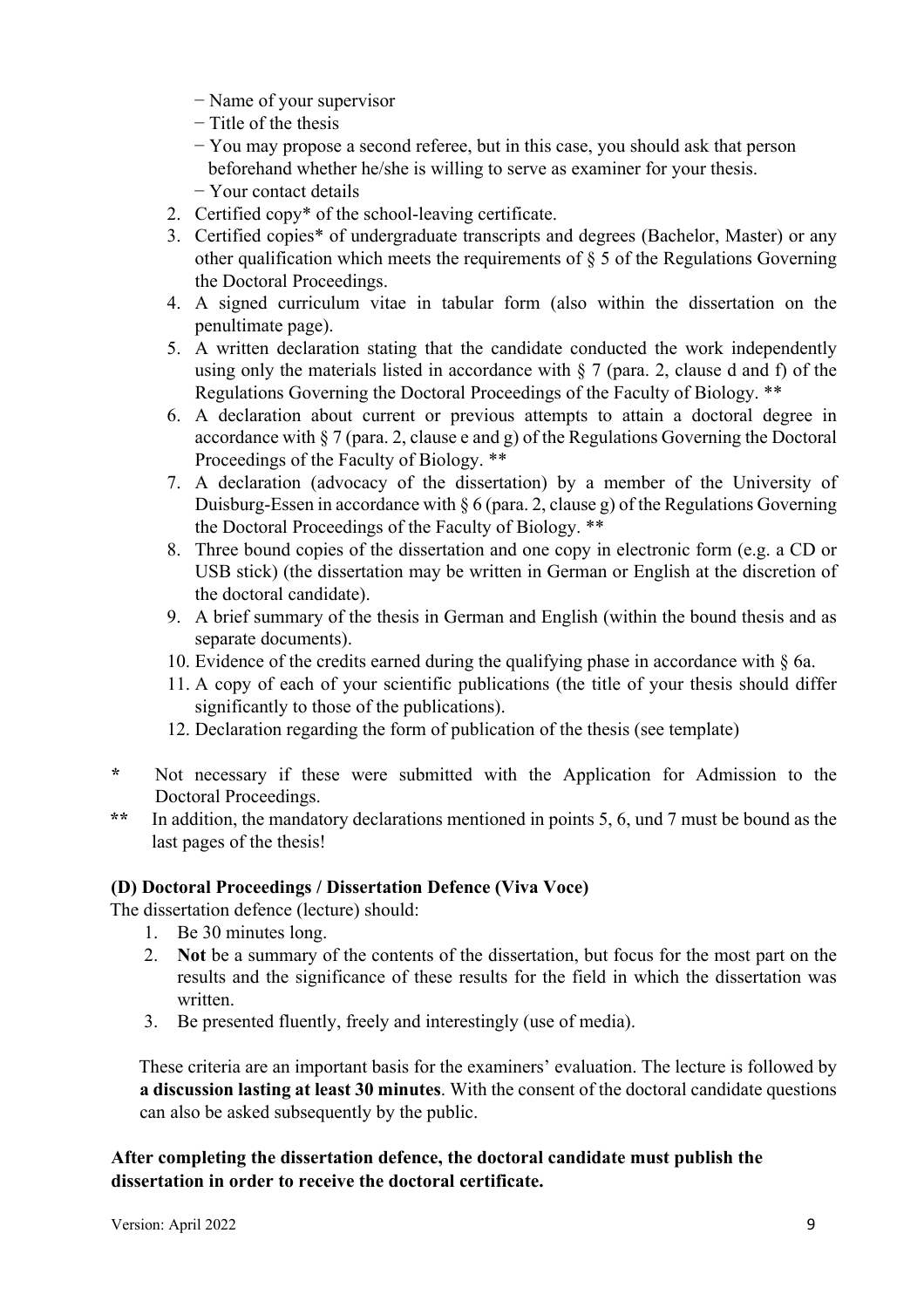The publication requirement can be satisfied by the doctoral candidate providing one of the following at his or her expense:

- (a) **40 copies** (publication by the author without distribution by the book trade) **or**
- (b) **3 copies** (publication in a scholarly journal or series of publications or as a monograph distributed by the book trade) **or**
- (c) **3 copies** if the dissertation is distributed by a commercial publisher and a minimum circulation of 150 copies is proven (see  $\S$  12, para. 1, clause c of the of the Regulations Governing the Doctoral Proceedings), **or**
- (d) in electronic form (please clarify data format and electronic medium with the library) as well as **2 printed copies** (at the university library) **(the usual way!)**

(e) **6 bound copies** for **cumulative** dissertations. Two of these bound copies will be forwarded to the archives of the German National Library.

The doctoral certificate can be issued in English upon request. However, only one version of the certificate – either in English or German – may be issued. This should be conveyed in writing to the Dean's Office either when submitting the dissertation or directly after the dissertation defence.

**Please Note:** As a rule, the publication must take place within one year, and justified exceptions are decided on by the Doctoral Committee. Should the electronic publication (see option d) be initially restricted for patent or copyright reasons (e.g. planned publication in a peer-reviewed journal, etc.), an appropriate embargo form must be enclosed when submitting the work to the library (see model declaration in Annex – Dissertation Embargo/*Sperrung einer Dissertation*). Since the electronic publication via the German National Library usually takes place without delay, a later withdrawal of the electronic file is hardly or no longer possible! If in exceptional cases further patent or copyright reasons preclude publication, an extension of the restriction period may be applied for after approval by the Doctoral Committee (see §12 (para. 2) of the Regulations Governing the Doctoral Proceedings of the Faculty of Biology/Chemistry). The application for extension must be submitted to the University Library before the expiry of the first restriction period, otherwise the dissertation will be released after expiry of the initial embargo deadline. It should also be noted that this extension must be confirmed by the doctoral candidate as well as his/her supervisor by signature in the original copy. If it is foreseeable that the abovementioned publication embargo shall last much longer than one year, an alternative option to submitting an electronic version is preferable (see option a or e).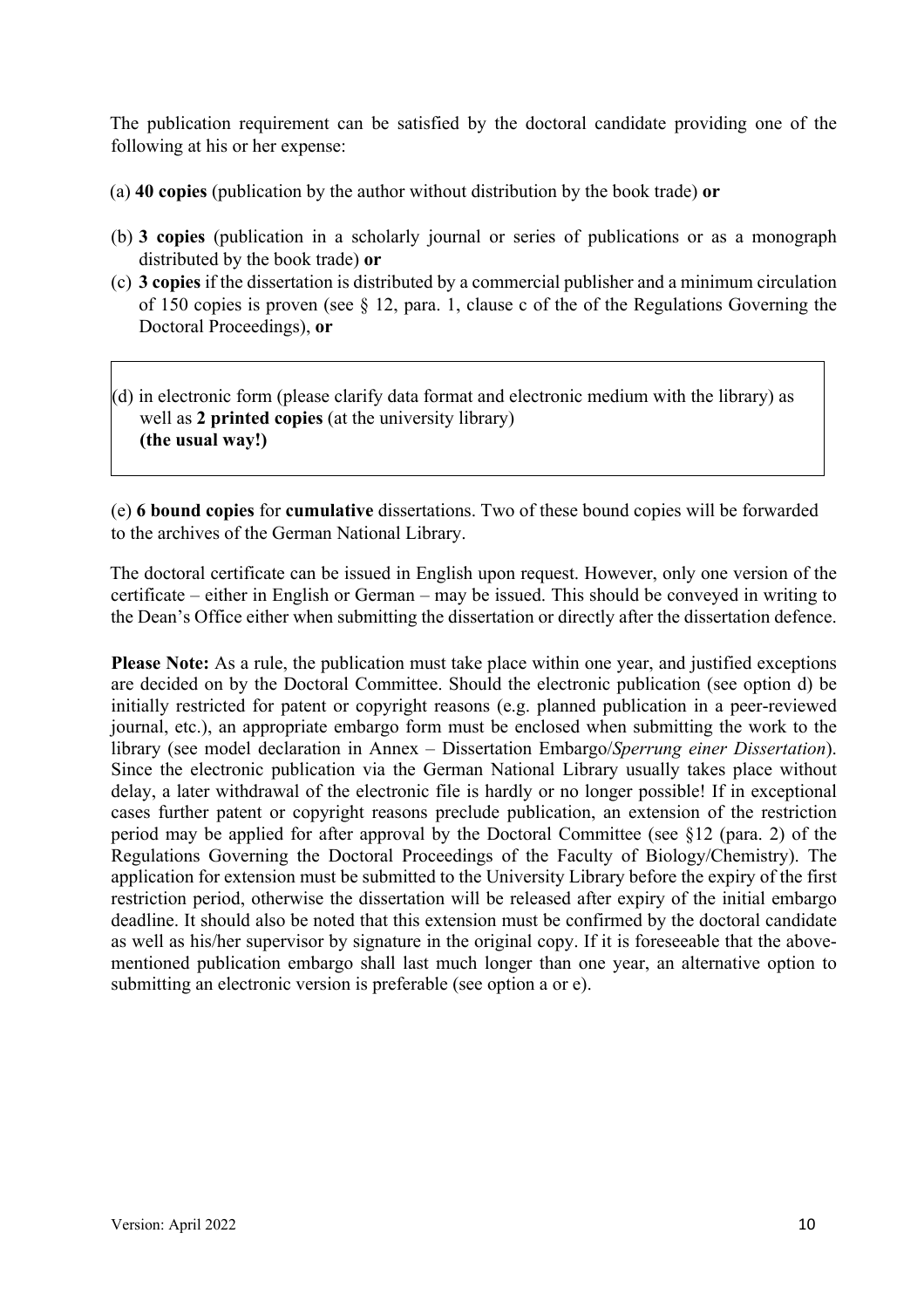#### **Annex:**

## **Declarations required for the Application of Admission to the Doctoral Examination (***Promotionsbegehren***)**

## **Declaration:**

In accordance with  $\S$  6 (para. 2, clause g) of the Regulations Governing the Doctoral Proceedings of the Faculty of Biology for awarding the doctoral degree Dr. rer. nat., I hereby declare that I represent the field to which the topic "*Title of the dissertation"* is assigned in research and teaching and that I support the application of (*name of the doctoral candidate*).

Essen, date

University of Duisburg-Essen

Name of the scientific Signature of the supervisor/member of supervisor/member of the the University of Duisburg-Essen

## **Declaration regarding previous attempts to attain a doctoral degree:**

I hereby declare that in accordance with the Regulations Governing the Doctoral Proceedings of the Faculty of Biology § 6 (para. 2, clause e) I have undertaken no previous attempts to attain a doctoral degree.

Name in block letters: ……………………………………………………………………….

Essen, date: …………… …… …………………………….

(Signature of the doctoral candidate)

# **Declaration regarding the commercial procurement of a doctoral supervisor**

(§ 6, para. 2, clause f)

I hereby declare the following:

The present doctoral proceedings were not initiated via commercial procurement. In particular, no organisation has been engaged by me that, for a fee, has procured a doctoral supervisor nor has fulfilled all or part of my obligations with regard to examinations. Any third party help used up to now or will continue to be used has been/is only to a scientifically justifiable extent and in keeping with the laws on examinations.

I am aware that any falsehoods regarding the above statement could exclude me from the admission to the doctoral proceedings or later lead to the termination of the proceedings or to the withdrawal of the doctoral title.

Name in block letters: ………………………………………………………………………. Essen, date: ………… ……………………………………………….. (Signature of the doctoral candidate)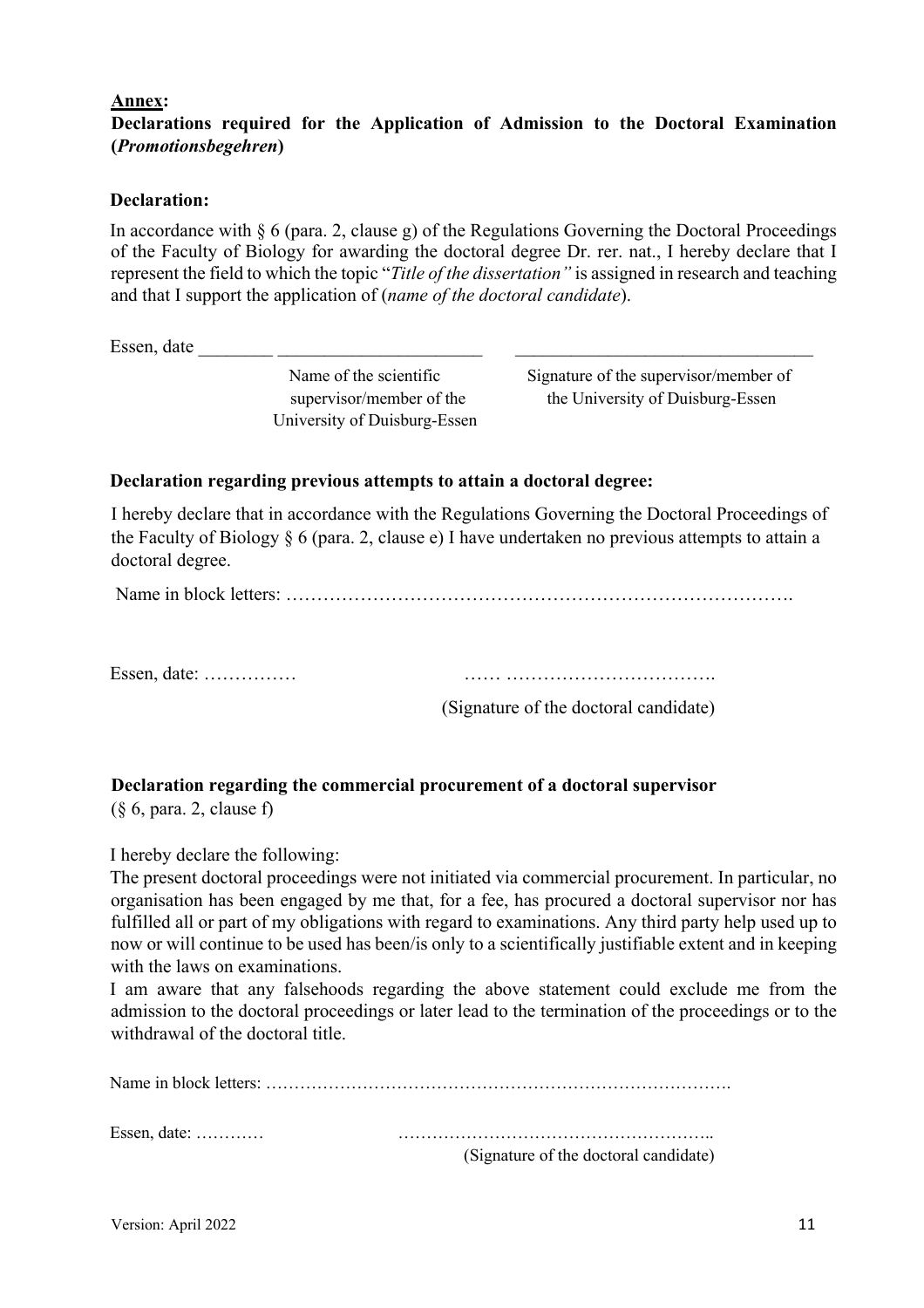#### **Agreement of Supervision between the doctoral candidate**

**(Name) ……………………………………………**

#### **and the doctoral supervisor**

**(Name) ……………………………………………..**

#### **and the University of Duisburg-Essen**

The University of Duisburg-Essen feels an obligation to establish a partnership with its doctoral candidates in which each party is expected to act conscientiously to carry out its respective responsibility for the success of the scholarly work. The expectations placed in the doctoral candidates, and the resulting obligations, are set down in this Agreement of Supervision. The University and the university teachers shall meet their obligations and live up to their responsibilities to the fullest extent.

The objectives of this Agreement of Supervision are to ensure that the relations between the above parties are characterized by professionalism and to establish rules for avoiding and resolving conflicts. Together with a structured organization of the doctoral proceedings, the Agreement will make it possible to attain a doctoral degree within three years.

#### **Rights of the doctoral candidate**

The doctoral candidate can expect to receive scholarly, personal and subject-related support in his or her doctoral project. The University will grant the doctoral candidate appropriate access to the necessary materials and will help him or her gain access to sources and materials at other locations if necessary.

The doctoral candidate can expect that the subject of the dissertation will be defined in cooperation with the doctoral supervisor at the beginning of the doctoral proceedings. Milestones, expected time frames and expectations of the supervisor and the doctoral candidate shall be defined and set down at this time.

The doctoral candidate has a right to an annual progress meeting with his or her doctoral supervisor. This meeting shall provide the doctoral candidate with orientation on the progress of the doctoral project so far, his or her prospects for completing the doctorate successfully, and further action to be taken. If the dissertation topic has to be changed, this shall be agreed upon. A short transcript shall be made of this meeting.

If a doctoral candidate perceives difficulties or problems, it is in everyone's interest to resolve these

Version: April 2022 12

as quickly as possible. Obstacles should be removed by informal action whenever possible. Should the problems prove to be insoluble, the doctoral candidate is entitled to lodge a formal complaint. The faculty shall appoint an additional supervisor and/or ombudsman for this purpose. The latter individual, as a person not involved in the subject matter of the doctorate, should be able to resolve conflicts and ensure the progress of the scholarly work. Conflicts that do not yield to mediation shall be resolved by the Doctoral Committee. The doctoral candidate is entitled to be kept constantly informed on the handling of his/her complaint.

The doctoral candidate can expect that his or her supervisor will be available to an appropriate degree for scholarly discussion of the research work. He or she can also expect the supervisor to help him or her make contacts in the academic community.

The doctoral candidate can expect the University to assist him or her to develop the necessary ability to carry out independent scholarly work. The faculty shall organize courses suitable for attaining this end.

The University is obliged to help the doctoral candidate gain his or her bearings regarding his or her future career.

The doctoral candidate can expect to receive assistance from his or her supervisor when applying for scholarships or similar grants. The supervisor shall also assist the doctoral candidate by calling his or her attention to possibilities for obtaining financial support and sponsoring, e.g. scholarships, projects, grants, academic prizes, etc.

The doctoral candidate has the right to expect that all persons involved in the doctoral proceedings will make efforts to ensure that the evaluation and examination procedures are carried out speedily.

The doctoral candidate can expect the faculty to make provisions to ensure that he or she will be able to complete his or her doctorate even if his or her supervisor can no longer comply with his or her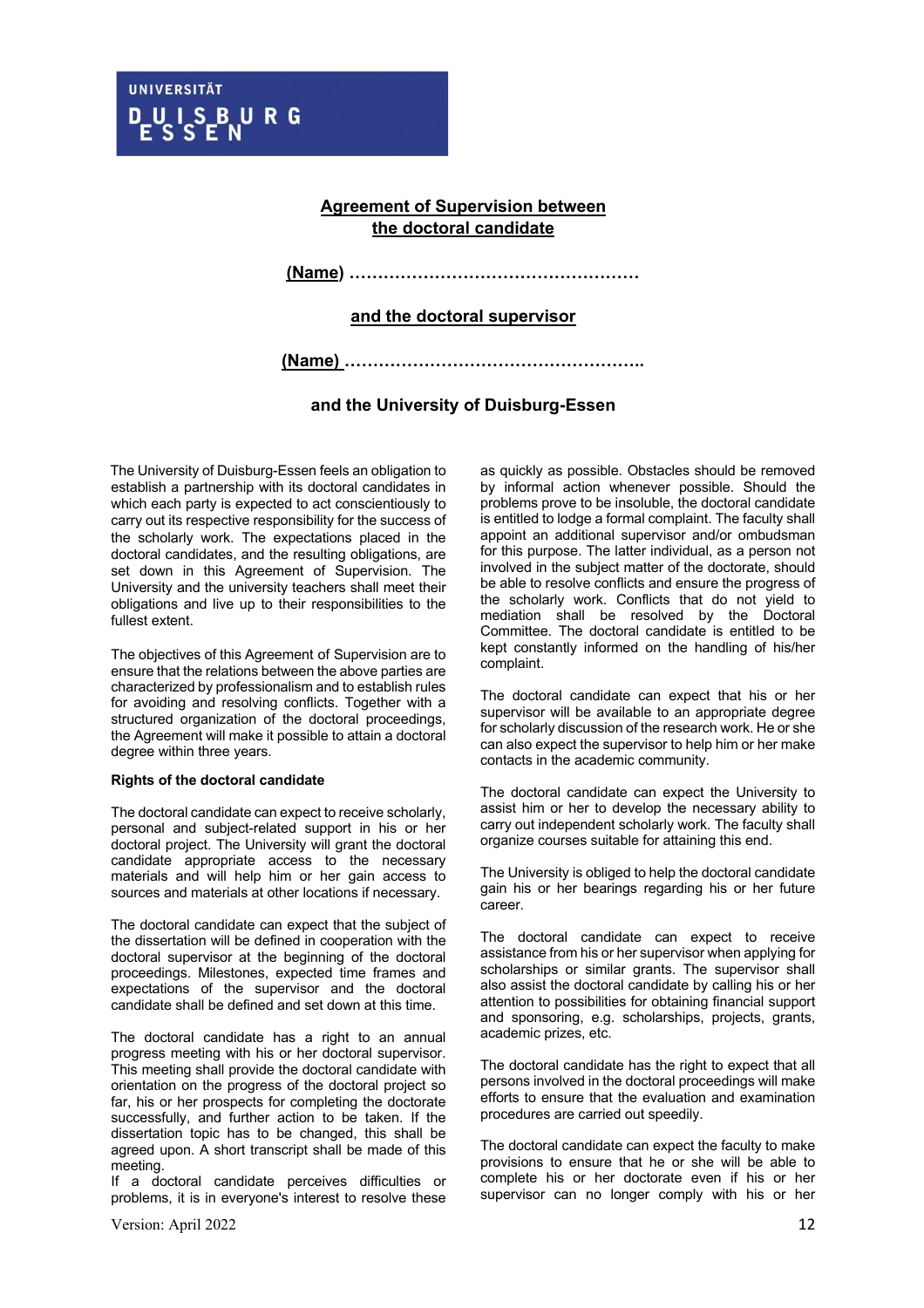obligations for unavoidable reasons, e.g. moving to a different location, illness, death, etc.

The doctoral candidate should be allowed to attend other general academic training events, workshops and lectures offered by either the faculty or the university (graduate school programmes, soft skills etc.) during his or her doctoral training The consensual minimum participatory requirements for these additional educational activities should be met and respected.

#### **Rights of the University and the supervisor**

The University and the supervisor can expect the doctoral candidate to be committed to his or her research project. When carrying out the research project, the doctoral candidate will thus be expected to show the necessary commitment and invest the amount of work agreed upon.

The University expects the doctoral candidate to use equipment, facilities and resources efficiently and responsibly.

The doctoral supervisor can expect the doctoral candidate to keep him or her informed on the progress of the dissertation. In particular, the supervisor can expect that all difficulties and problems encountered during this work will be reported to him or her without delay.

The supervisor can expect the doctoral candidate to take an active part in presenting scholarly results at conferences, meetings, etc. and in publications. This includes particularly the writing of manuscripts for journals, giving oral or poster presentations of scientific data and the drafting of reports for cooperation or funding partners.

The supervisor can expect the doctoral candidate to follow the guidelines for good academic practice published by the German Research Foundation (DFG). In particular, the doctoral candidate must do his or her part to comply with the rules on documentation.

The supervisor can expect the doctoral candidate to play an active role in a working group or in a team headed by a professor in the faculty.

The University strives for economic utilization of scholarly results. For this reason agreements concerning confidentiality, non-disclosure and intellectual property shall be observed by all parties. The utilization of results in the form of patents, utility models, trademarks, etc. shall be carried out by the University. Such utilization may not constitute an

inappropriate impediment to the doctoral proceedings or to the publication of scholarly results.

#### **General rules**

The University has the legal responsibly to safeguard the safety and health of all persons working at the University. To comply with this responsibility, it shall take action to ensure that the work environment conforms to health and safety regulations. Every doctoral candidate is obliged to work safely and meticulously and to contribute to the observance of these regulations.

The University strives to create an environment for studying and research that is free of discrimination. It shall therefore not tolerate any discrimination on the grounds of gender, nationality, race, sexual orientation or physical disability. The efforts of all members of the University are required in order to reach this goal. The University shall establish formal rules for dealing with complaints of discrimination or harassment.

The University expects that all of its members and all doctoral candidates shall treat each other with fairness and respect.

#### **The doctoral supervisor**

(Name) ……………………………………………………

#### **and the doctoral candidate**

(Name)……………………………………………………

**both agree to adhere to this Agreement of Supervision.** 

\_\_\_\_\_\_\_\_\_\_\_\_\_\_\_\_\_\_\_\_\_\_\_\_\_\_\_\_\_\_\_\_\_\_\_\_\_\_\_\_\_\_\_\_

\_\_\_\_\_\_\_\_\_\_\_\_\_\_\_\_\_\_\_\_\_\_\_\_\_\_\_\_\_\_\_\_\_\_\_\_\_\_\_\_\_\_\_\_

**Essen,** (date)

**Supervisor's signature:**

**Doctoral candidate's signature:**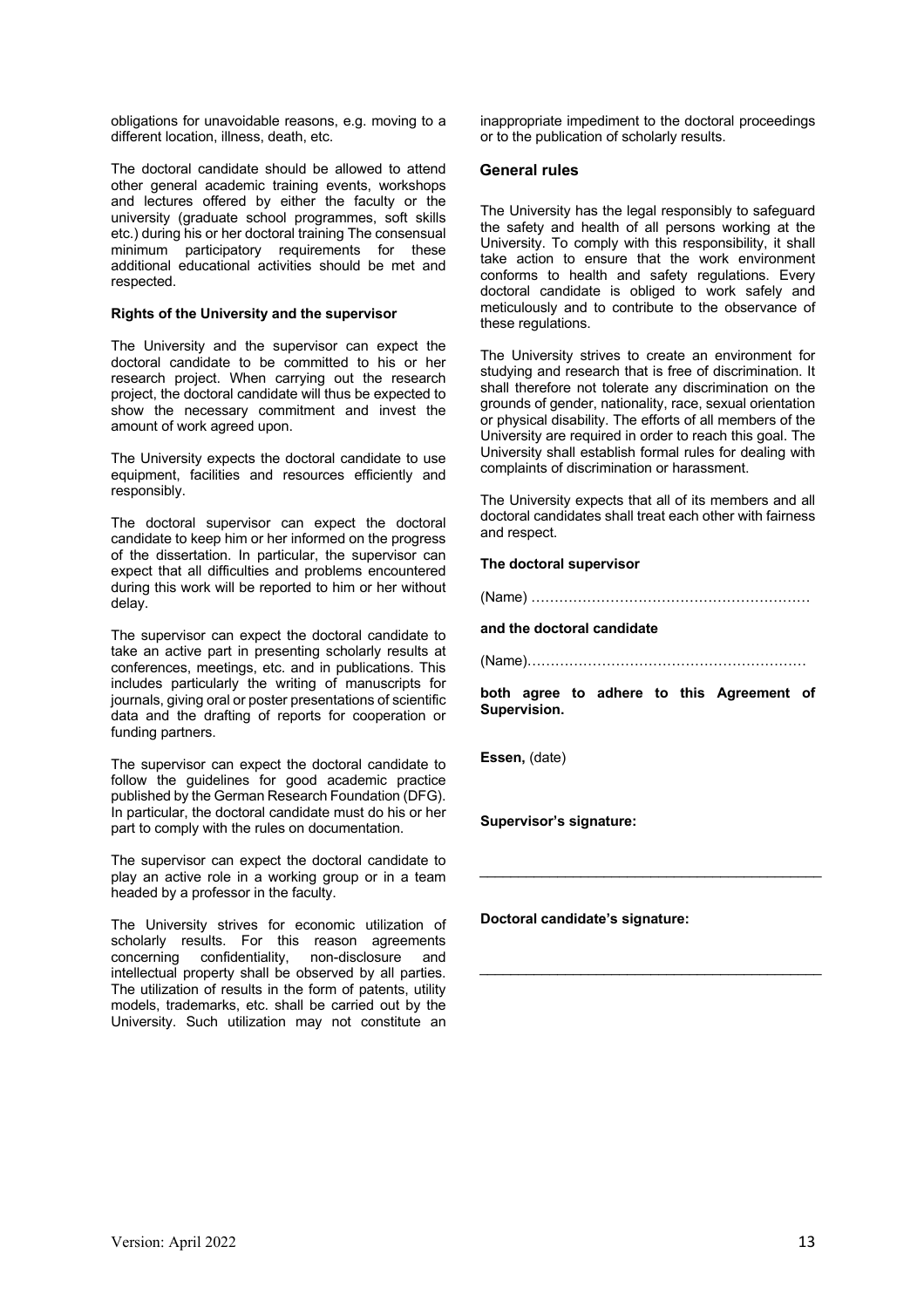**Regulations for the acceptance of qualification points according to § 6a oft he PhD regulations of the Faculty of Biology of the University of Duisburg-Essen from August 5, 2013 (Verkündungsblatt Jg. 11, 2013 S. 955 / Nr. 121) (in German)**

| Leistungspunkte können<br>erreicht werden durch<br>(s. Promotionsordnung § 6a):                                           | Leistungen<br>der Qualifizierungsphase                                                                                                                                                                                                                           | Leistungspunkte<br>(LP)                                                               |
|---------------------------------------------------------------------------------------------------------------------------|------------------------------------------------------------------------------------------------------------------------------------------------------------------------------------------------------------------------------------------------------------------|---------------------------------------------------------------------------------------|
| Teilnahme an<br>Veranstaltungen zum Erwerb<br>überfachlicher Qualifikationen                                              | z.B. in den Bereichen:<br>-wissenschaftliches Schreiben, Publizieren,<br>Fremdsprachen, etc.<br>-statistische Verfahren, Soft- und<br>Hardwareanwendungen, etc.<br>-Präsentationstechniken, Rhetorik, Zeit- und<br>Selbstmanagement, Bewerbungstraining,<br>etc. | 1 LP<br>pro<br>Teilnahmenachweis<br>bzw.<br>$2$ SWS = $2$ LP                          |
| Teilnahme an spezifischen,<br>auf das Promotionsvorhaben<br>vorbereitende, Modulen der<br>Masterstudiengänge der Fakultät | -erfolgreiche Teilnahme an einem Modul der<br>Masterstudiengänge der Fakultät für<br><b>Biologie</b>                                                                                                                                                             | It. Modulhandbuch                                                                     |
|                                                                                                                           | -Durchführung universitärer<br>Lehrveranstaltungen                                                                                                                                                                                                               | $2$ SWS = $3$ LP                                                                      |
| Durchführung eigener<br>Lehrveranstaltungen oder<br>Leitung von Arbeitsgruppen                                            | -Durchführung von Lehr-/Fortbildungs-<br>veranstaltungen, Workshops, etc.<br>außerhalb universitärer Lehre                                                                                                                                                       | 1 LP pro<br>Veranstaltung<br>bzw.<br>$2$ SWS = $3$ LP                                 |
|                                                                                                                           | -Anleitung/Begleitung von<br>wissenschaftlichen Projekten im Rahmen<br>von Bachelor-/Masterprojekten,<br>Examensprojekten, etc.                                                                                                                                  | 1 LP pro theoretischer<br>Arbeit<br>bzw.<br>3 LP pro praktischer<br>Arbeit            |
| Teilnahme an Konferenzen<br>mit eigenem Beitrag                                                                           | -Teilnahme an einer Konferenz/Fach<br>tagung mit eigenem Beitrag, wie<br>Posterpräsentation, Vortrag,<br>Fachgespräch, etc.                                                                                                                                      | 2 LP pro Beitrag                                                                      |
| andere vergleichbare<br>Leistungen                                                                                        | -angenommene promotionsbezogene<br>Publikation in einer Fachzeitschrift, einem<br>Sammelband, etc. mit wissenschaftlicher<br>Qualitätssicherung                                                                                                                  | 3 LP pro Publikation<br>als Erstautor<br>bzw.<br>1 LP pro Publikation<br>als Co-Autor |
|                                                                                                                           | -promotionsbezogene Publikation mit<br>Anwendungsbezug                                                                                                                                                                                                           | 2 LP pro Publikation                                                                  |
|                                                                                                                           | -Präsentation und Diskussion<br>promotionsbezogener Ergebnisse innerhalb<br>von Forschungsverbünden, z.B. in<br>Graduiertenschulen, Forscher- und<br>Arbeitsgruppen                                                                                              | 1 LP pro Präsentation                                                                 |
|                                                                                                                           | -Teilnahme an promotionsbegleitenden,<br>spezialisierten wissenschaftlichen<br>Fortbildungen, z.B. Tierkurs,<br>Gentechnikkurs                                                                                                                                   | $2$ SWS = $2$ LP                                                                      |
|                                                                                                                           | -Forschungsaufenthalte in anderen<br>Arbeitsgruppen                                                                                                                                                                                                              | ab $2$ Wo = $2$ LP                                                                    |
|                                                                                                                           | -promotionsbegleitende, fachbezogene<br>Berufstätigkeit                                                                                                                                                                                                          | $2$ SWS = $3$ LP                                                                      |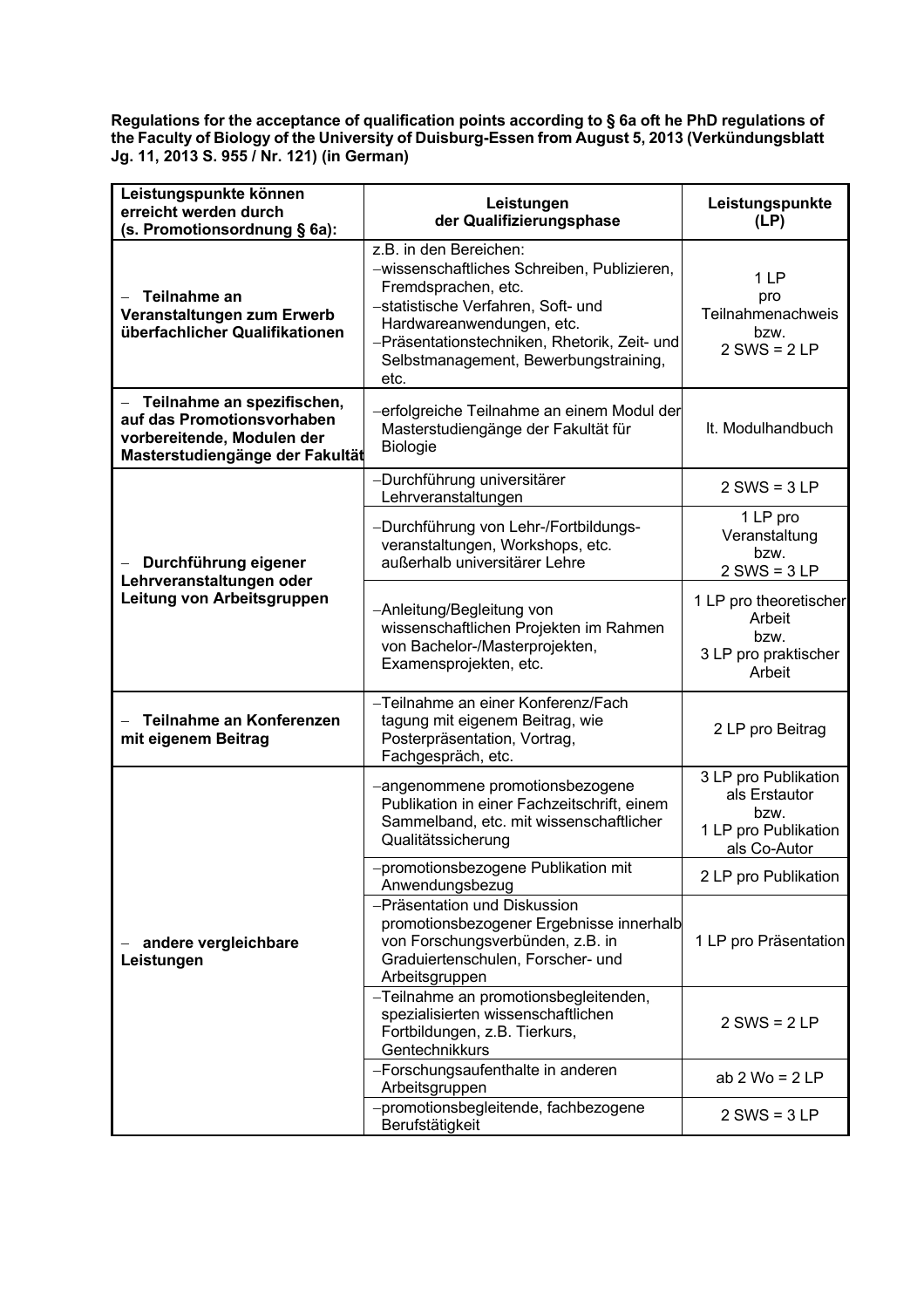The qualification points according to § 6a of the PhD regulations of the Faculty of Biology of the University of Duisburg-Essen from August 5, 2013, can also be obtained through a 3-years participation in a structured PhD program that has been accepted by the PhD committee:

- 1. **BIOME** (Graduate School for Biomedical Science): interdisciplinary graduate school oft he University of Duisburg-Essen for PhD students in biology and medicine
- 2. **DFG-Graduiertenkolleg** (GRK 1739): Molecular determinants of the cellular radiation response and their potential for response modulation
- 3. **DFG-Graduiertenkolleg** (GRK 1949): Immune Response in Infectious Diseases
- 4. **SFB-Graduiertenkolleg (Chemie)** (GRK 1093)**:** Supramolecular Chemistry on **Proteins**
- 5. **Max-Plack-Institut (IMPRS CMB)**: International Max Planck Research School on Chemical and Molecular Biology
- 6. **DFG-Graduiertenkolleg** (GRK 2098): Biomedizin des saure Sphingomyelinase / saure Ceramidasesystems
- 7. **Transregio 296**: Local control of thyroid hormon action (LocoTact)
- 8. **SFB-Graduiertenkolleg (CRC 1430):** iRTG Molecular and Chemical Cell Biology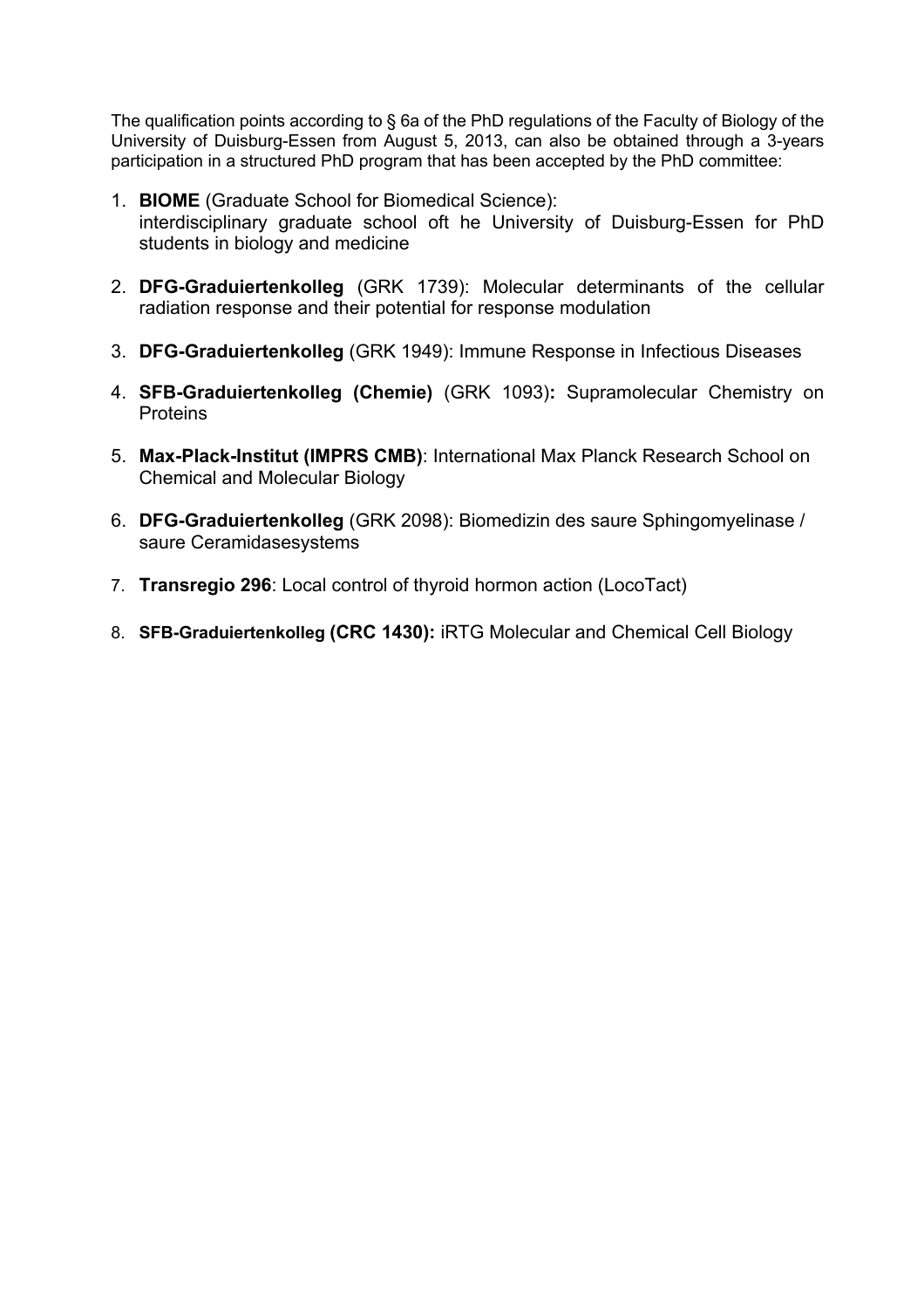#### **Annex to the Agreement of Supervision**

 $\blacksquare$ 

**Documentation of accreditation to be achieved during the qualifying phase in accordance with § 6a of the Regulations Governing the Doctoral Proceedings of the Faculty of Biology of the University of Duisburg-Essen dated 05.08.2013 (Gazette Year 11, 2013 p. 955./No. 121).**

| Credit points may be attained by<br>(c.f. Doctoral Proceedings § 6a):                                             | Accreditation attained during the<br>qualifying phase | <b>Credit points</b><br>(CP) |
|-------------------------------------------------------------------------------------------------------------------|-------------------------------------------------------|------------------------------|
| Participation in courses for the<br>acquisition of interdisciplinary<br>qualifications (soft skills)              |                                                       |                              |
| <b>Participation in specific modules</b><br>of the Faculty's Masters programme<br>as doctoral project preparation |                                                       |                              |
| <b>Conduction of teaching courses</b><br>or leading study groups                                                  |                                                       |                              |
| Participation at conferences with<br>presentation of own work                                                     |                                                       |                              |
| Other comparable achievements                                                                                     |                                                       |                              |

**Alternatively, the accreditation during the qualifying phase is to be achieved within the framework of the following structured doctoral programme:**

**The accreditation to be achieved during the qualifying phase has been agreed by:**

**\_\_\_\_\_\_\_\_\_\_\_\_\_\_\_\_\_\_\_\_\_\_\_\_\_\_\_\_\_\_\_\_\_\_\_\_\_\_\_\_\_\_\_\_\_\_\_\_\_\_\_\_\_\_\_\_\_\_\_\_\_\_\_\_\_\_\_**

| <b>Doctoral Candidate</b>                  | <b>Doctoral Supervisor</b>                  |
|--------------------------------------------|---------------------------------------------|
|                                            |                                             |
| <b>Signature of the Doctoral Candidate</b> | <b>Signature of the Doctoral Supervisor</b> |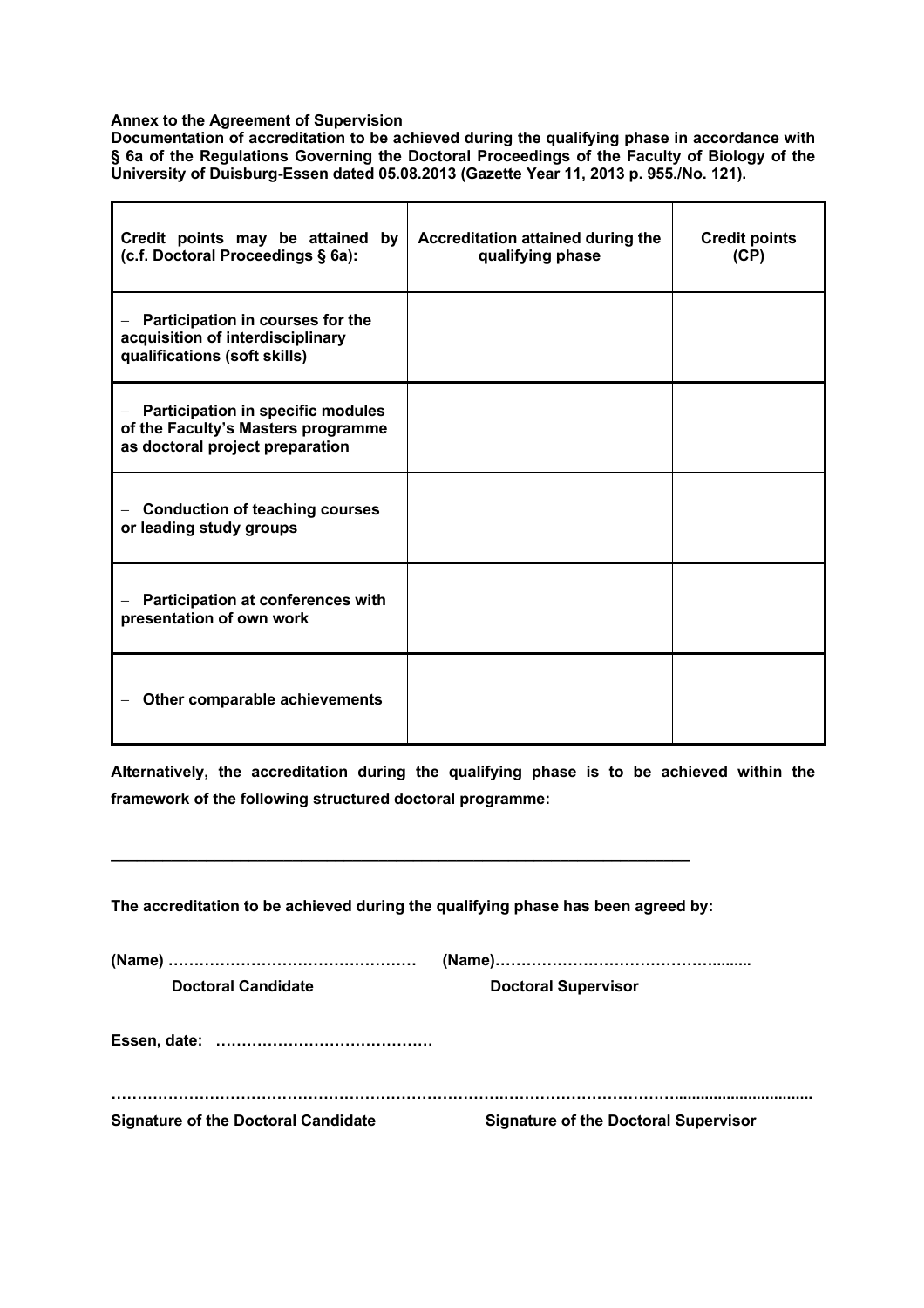## **Title of the Doctoral Thesis**

Dissertation for the doctoral degree of Dr. rer. nat.

from the Faculty of Biology University of Duisburg-Essen Germany

Submitted by

First name/s and surname/s

Born in (place of birth)

Date of submission (month and year)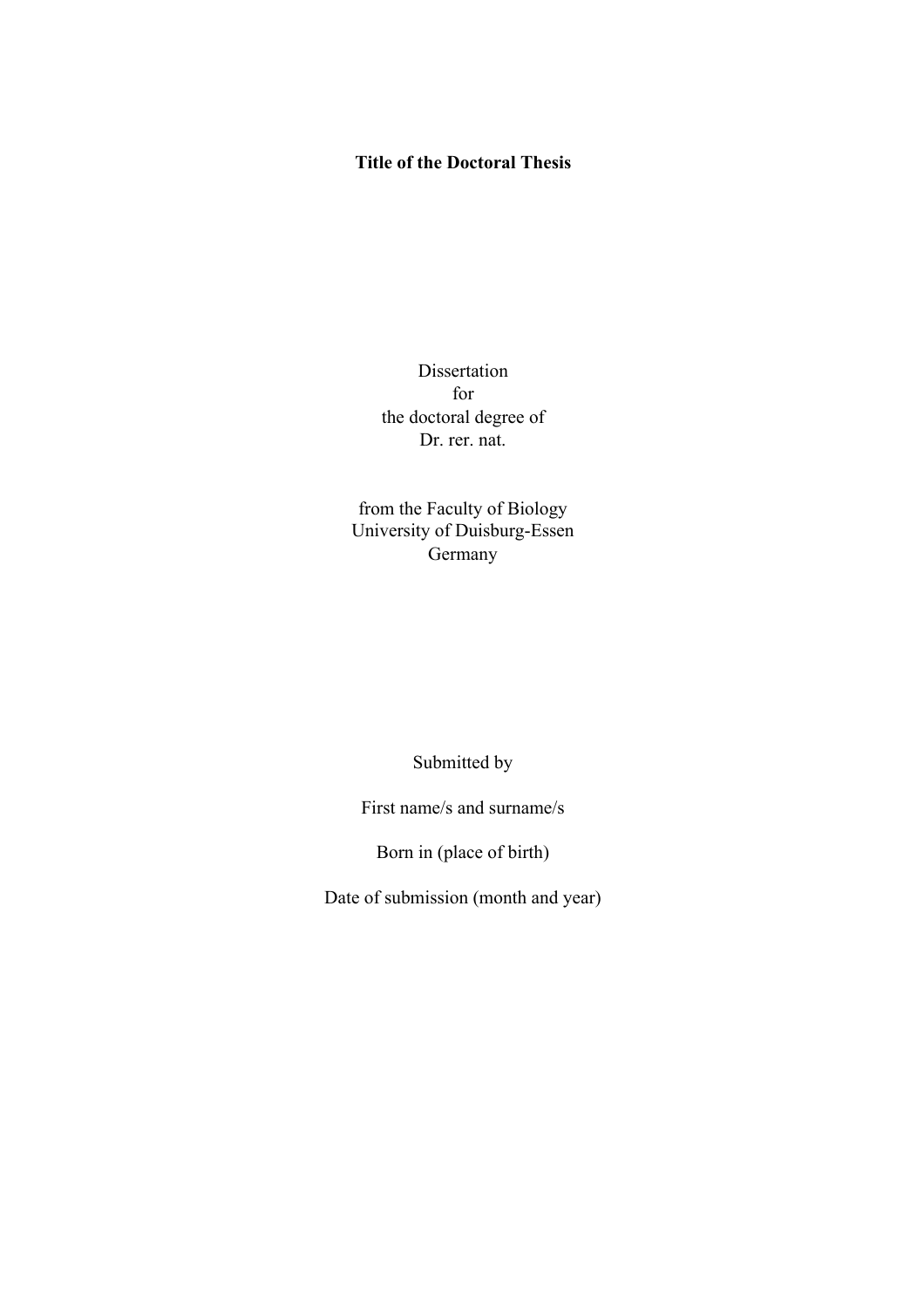The experiments underlying the present work were conducted at the Institute of XYZ or at the Department of XYZ at the University of Duisburg-Essen or at another equivalent facility.

1. Examiner: \*

2. Examiner: \*

3. Examiner: \*

Chair of the Board of Examiners: \*

#

Date of the oral examination:

<sup>\*, #</sup> Should not be filled in by the doctoral candidate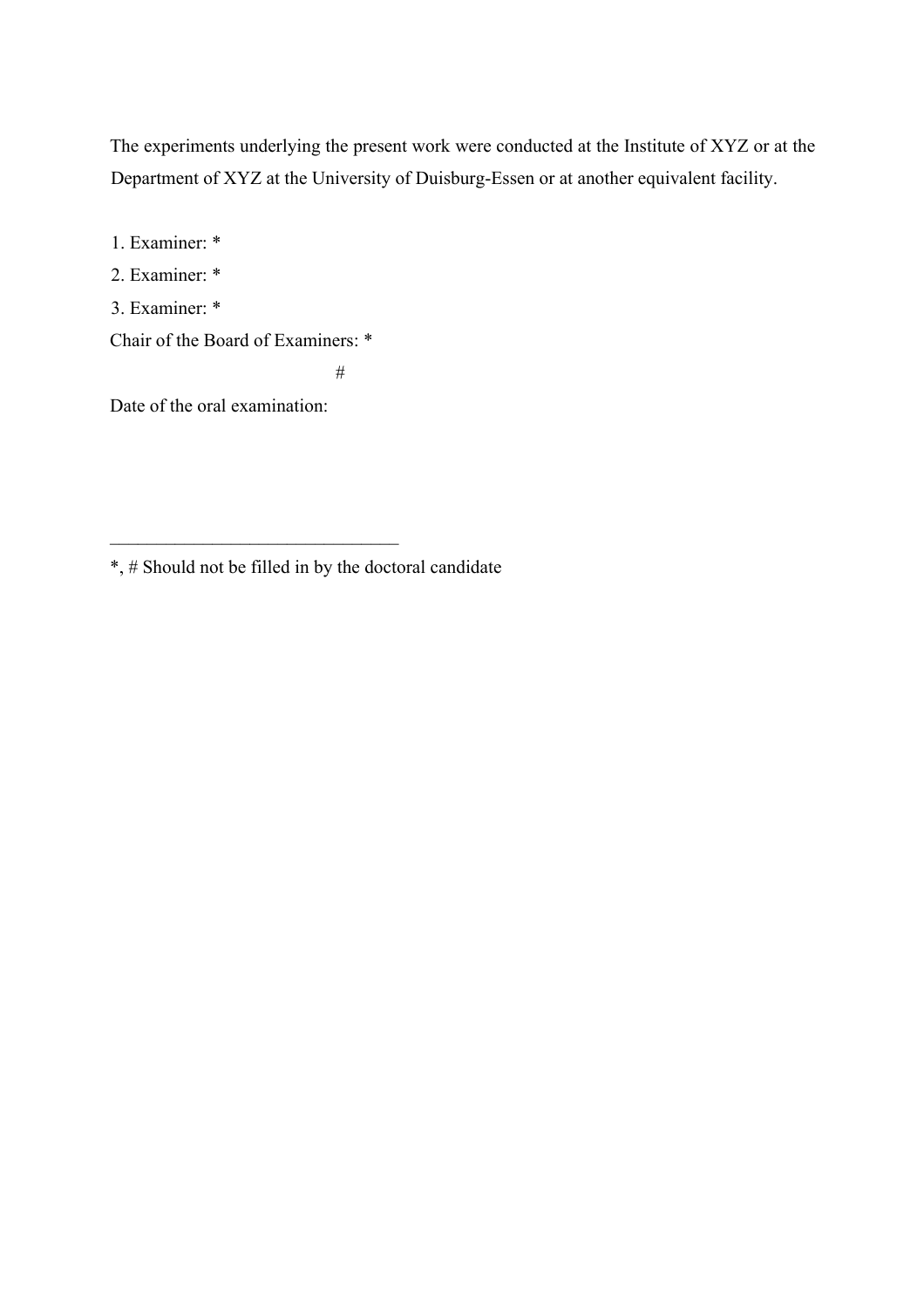### **Declaration:**

In accordance with  $\S$  6 (para. 2, clause g) of the Regulations Governing the Doctoral Proceedings of the Faculty of Biology for awarding the doctoral degree Dr. rer. nat., I hereby declare that I represent the field to which the topic "*Title of the dissertation"* is assigned in research and teaching and that I support the application of (*name of the doctoral candidate*).

Essen, date  $\frac{1}{\sqrt{1-\frac{1}{2}}}\frac{1}{\sqrt{1-\frac{1}{2}}}\frac{1}{\sqrt{1-\frac{1}{2}}}\frac{1}{\sqrt{1-\frac{1}{2}}}\frac{1}{\sqrt{1-\frac{1}{2}}}\frac{1}{\sqrt{1-\frac{1}{2}}}\frac{1}{\sqrt{1-\frac{1}{2}}}\frac{1}{\sqrt{1-\frac{1}{2}}}\frac{1}{\sqrt{1-\frac{1}{2}}}\frac{1}{\sqrt{1-\frac{1}{2}}}\frac{1}{\sqrt{1-\frac{1}{2}}}\frac{1}{\sqrt{1-\frac{1}{2}}}\frac{1}{\sqrt{1-\frac{1}{2}}$ 

University of Duisburg-Essen

Name of the scientific Signature of the supervisor/ supervisor/member of the member of the University of Duisburg-Essen

## **Declaration:**

In accordance with § 7 (para. 2, clause d and f) of the Regulations Governing the Doctoral Proceedings of the Faculty of Biology for awarding the doctoral degree Dr. rer. nat., I hereby declare that I have written the herewith submitted dissertation independently using only the materials listed, and have cited all sources taken over verbatim or in content as such.

Essen, date \_\_\_\_\_\_\_\_\_\_\_\_\_\_\_\_\_ \_\_\_\_\_\_\_\_\_\_\_\_\_\_\_\_\_\_\_\_\_\_\_\_\_\_\_\_\_\_

Signature of the doctoral candidate

#### **Declaration:**

In accordance with  $\S 7$  (para. 2, clause e and g) of the Regulations Governing the Doctoral Proceedings of the Faculty of Biology for awarding the doctoral degree Dr. rer. nat., I hereby declare that I have undertaken no previous attempts to attain a doctoral degree, that the current work has not been rejected by any other faculty, and that I am submitting the dissertation only in this procedure.

Essen, date \_\_\_\_\_\_\_\_\_\_\_\_\_\_\_\_\_ \_\_\_\_\_\_\_\_\_\_\_\_\_\_\_\_\_\_\_\_\_\_\_\_\_\_\_\_\_\_

Signature of the doctoral candidate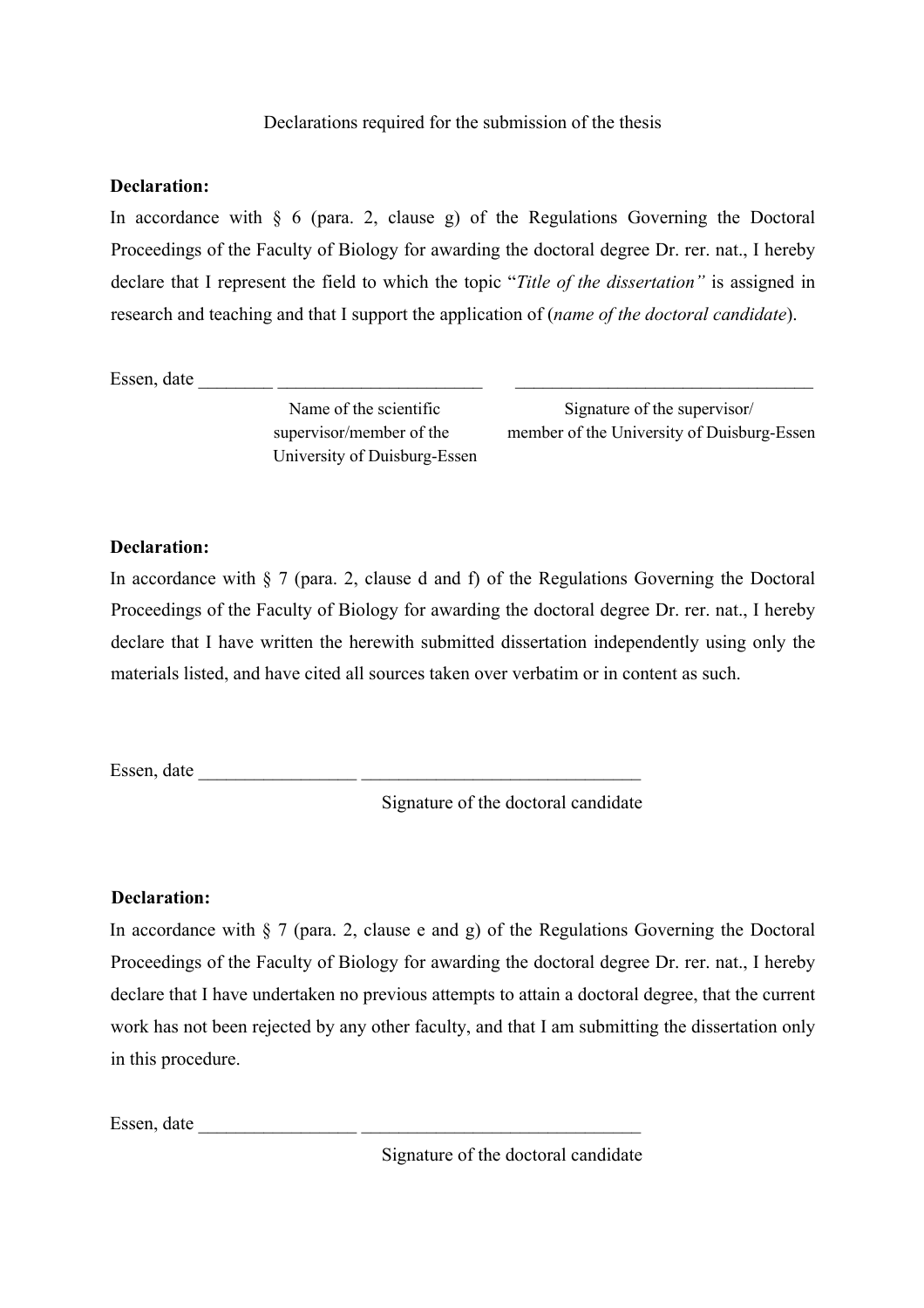#### **Annex to the Application for Admission to the Doctoral Examination**

**Documentation of accreditation achieved during the qualifying phase in accordance with § 6a of the Regulations Governing the Doctoral Proceedings of the Faculty of Biology of the University of Duisburg-Essen dated 05.08.2013 (Gazette Year 11, 2013 p. 955/No. 121).**

| Credit points may be attained by<br>(c.f. Doctoral Proceedings § 6a):                                                                         | Accreditation attained during the<br>qualifying phase | <b>Credit points</b><br>(CP) |
|-----------------------------------------------------------------------------------------------------------------------------------------------|-------------------------------------------------------|------------------------------|
| Participation in courses for the<br>acquisition of interdisciplinary<br>qualifications (soft skills)                                          |                                                       |                              |
| <b>Participation in specific modules</b><br>$\overline{\phantom{0}}$<br>of the Faculty's Masters programme<br>as doctoral project preparation |                                                       |                              |
| <b>Conduction of teaching courses</b><br>or leading study groups                                                                              |                                                       |                              |
| Participation at conferences with<br>presentation of own work                                                                                 |                                                       |                              |
| Other comparable achievements                                                                                                                 |                                                       |                              |

**Alternatively, the accreditation during the qualifying phase has been achieved within the framework of the following structured doctoral programme (certification attached):**

\_\_\_\_\_\_\_\_\_\_\_\_\_\_\_\_\_\_\_\_\_\_\_\_\_\_\_\_\_\_\_\_\_\_\_\_\_\_\_\_\_\_\_\_\_\_\_\_\_\_\_\_\_\_\_\_\_\_\_\_\_\_\_\_\_\_\_\_\_\_\_\_\_\_\_\_\_\_\_\_\_

**The accreditation of 18 credit points during the qualifying phase has been achieved:**

| <b>Doctoral Candidate</b>                  | <b>Doctoral Supervisor</b>                  |
|--------------------------------------------|---------------------------------------------|
|                                            |                                             |
| <b>Signature of the Doctoral Candidate</b> | <b>Signature of the Doctoral Supervisor</b> |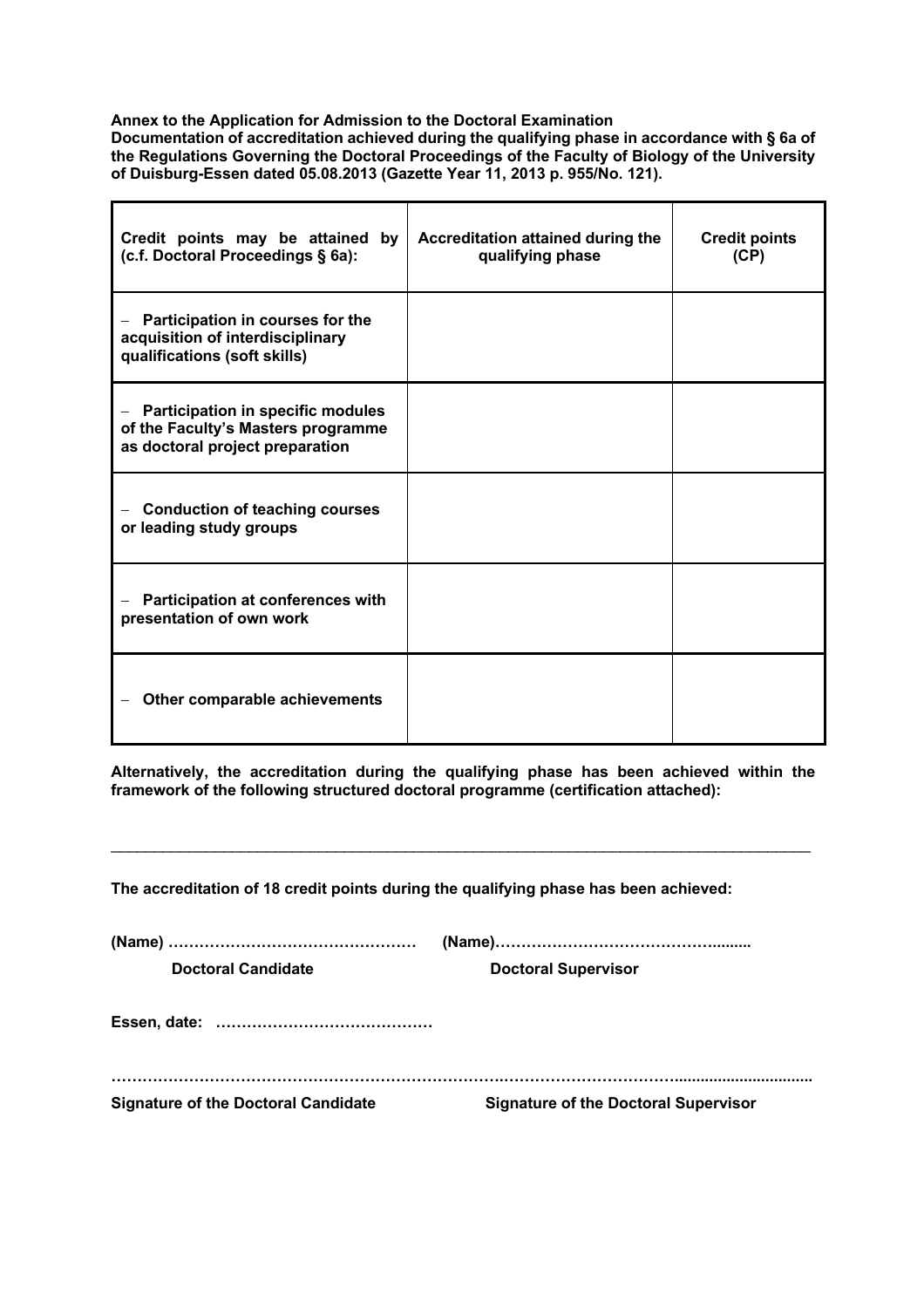## **Declaration regarding the form of publication of the thesis**

The publication has to take place by the free submission of:

- a) **40 copies** in case of own organized printing without distribution through bookstores
- b) **3 specimen copies**in case of publication in a scientific journal, series or as a monograph with distribution via book trade
- c**) 3 copies** with a minimum print run of 150 copies via commercial publishers
- d) **2 bound copies** and an electronic version of the dissertation\*.
- e) **6 bound copies** in case of a cumulative dissertation without publication in digital form

\*In case of submission option d):

- The electronic version of the thesis may be published directly online.
- Publication of the thesis should be delayed by one year.

A blocking form with justification is enclosed.

Note: If it is foreseeable that patent or protection law reasons will last considerably longer than 1 year, an alternative submission option without submission of an electronic version is preferable (see submission option a or e).

Date, \_\_\_\_\_\_\_\_\_\_\_\_ \_\_\_\_\_\_\_\_\_\_\_\_\_\_\_\_\_\_\_\_\_\_\_\_\_\_ \_\_\_\_\_\_\_\_\_\_\_\_\_\_\_\_\_\_\_\_\_\_\_\_\_\_\_

Name of doctoral candidate Signature of doctoral candidate

Date, \_\_\_\_\_\_\_\_\_\_\_\_ \_\_\_\_\_\_\_\_\_\_\_\_\_\_\_\_\_\_\_\_\_\_\_\_\_\_ \_\_\_\_\_\_\_\_\_\_\_\_\_\_\_\_\_\_\_\_\_\_\_\_\_\_

Name of supervisor Signature of supervisor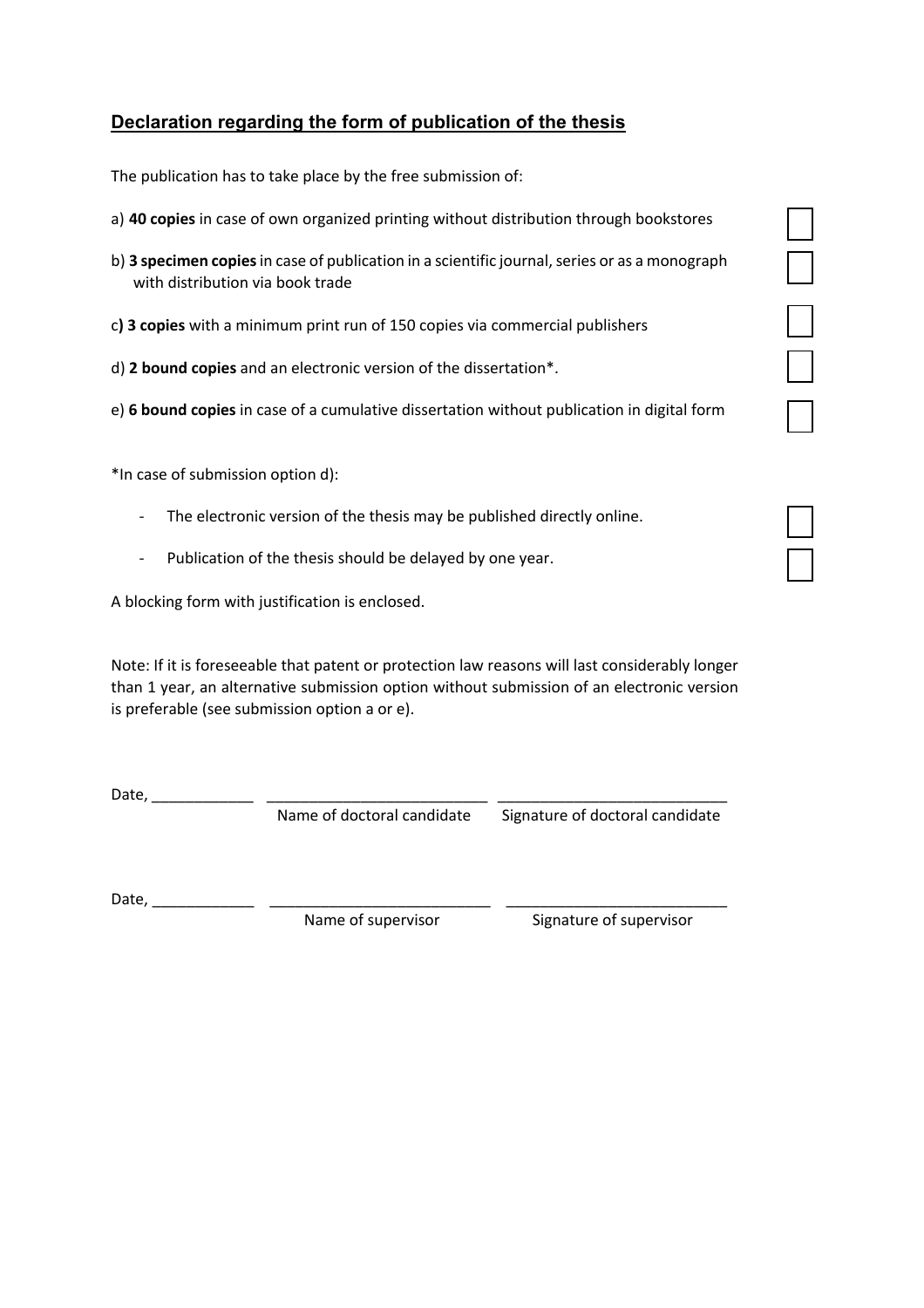## Dissertation Embargo (*Sperrung einer Dissertation*)



#### **Dissertation Embargo**

| Title of the Dissertation        |                                                                           |
|----------------------------------|---------------------------------------------------------------------------|
|                                  |                                                                           |
|                                  |                                                                           |
|                                  |                                                                           |
|                                  |                                                                           |
| Author                           |                                                                           |
|                                  |                                                                           |
| Faculty                          |                                                                           |
|                                  |                                                                           |
| Doctoral Supervisor              |                                                                           |
|                                  |                                                                           |
| Date of the Dissertation Defence |                                                                           |
| (Viva Voce)                      |                                                                           |
|                                  | m administration control on the data that the district and a<br>$\bullet$ |

We request the Library of the University of Duisburg-Essen that all required copies - including the electronic version of the work – should be restricted from open access publication until the specified date.

| Reason: |                                                                                                                      |
|---------|----------------------------------------------------------------------------------------------------------------------|
|         |                                                                                                                      |
|         |                                                                                                                      |
|         |                                                                                                                      |
|         | A Arm the consider of the bellow proutineed configure a said 4 and ot the latest often and cream again authorization |

After the expiry of the below-mentioned embargo period - and at the latest after one year post submission – the dissertation will be published according to the usual procedure and passed on to third institutions for the purpose of longterm archiving. The same applies for the agreements of electronic dissertations, covered by the signed "Form for the submission of electronic dissertations".

**If in exceptional cases further patent or copyright reasons preclude publication, an extension of the restriction period may be applied for after approval by the Doctoral Committee (see §12 (para. 2) of the Regulations Governing the Doctoral Proceedings of the Faculty of Biology/Chemistry). The application for extension must be submitted to the University Library before the expiry of the first restriction period, otherwise the dissertation will be released after expiry of the initial embargo deadline.**

Expiry date of the embargo:

Place, date Doctoral Supervisor

Place, date Doctoral Candidate

Place, date Chair of the Doctoral Committee

*Please Note: This document can be downloaded in electronic form as a PDF file and should only be used in this form.*